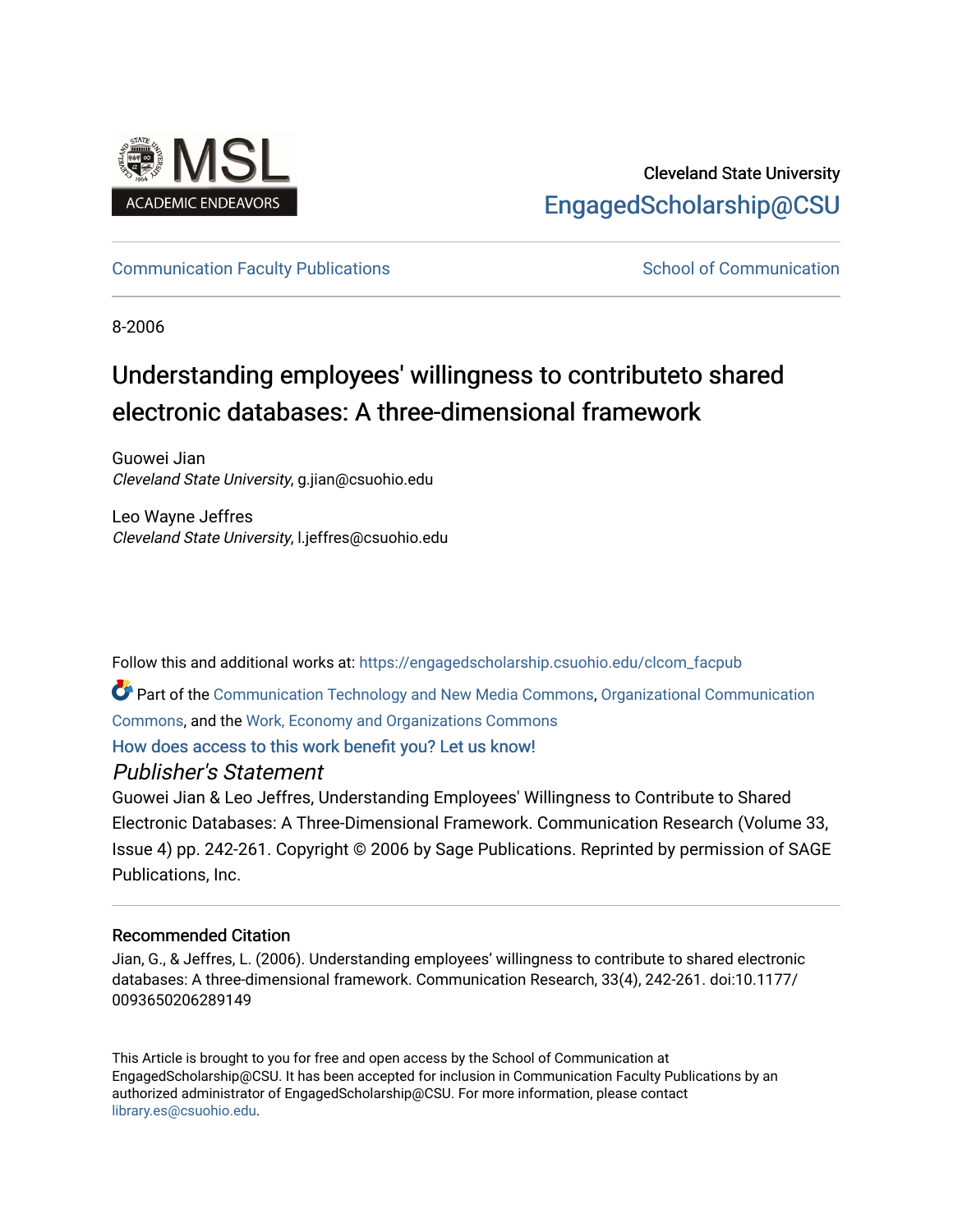# **Understanding Employees' Willingness to Contribute to Shared Electronic Databases**

# **A Three-Dimensional Framework**

Guowei Jian Leo W. Jeffres *Cleveland State University*

> Work organizations increasingly adopt shared electronic databases. However, employees' unwillingness to contribute to shared resources undermines the utility of such technologies. Current research is limited to either a utilitarian or normative perspective. To advance understanding in this area, this study proposes a three-dimensional framework. It includes the utilitarian and normative perspectives as two complementary dimensions in addition to a third collaborative dimension. Based on this framework, the study identifies three key organizational processes and advances an additive model to predict employees' willingness to contribute to shared electronic databases. An empirical test was conducted to assess the model in a large manufacturing organization. The test showed both significant overall effects of the model and significant main effects of each predictor variable. The article will discuss the findings and address both theoretical and practical implications.

> *Keywords: information sharing; collective action; organizational knowledge; knowledge management; collaboration; communities of practice; identification*

Organizations increasingly adopt electronic databases for the purpose of pooling information as shared resources (Kankanhalli, Tan, & Wei, 2005). Research shows that information sharing contributes to organizational efficiency, learning, and innovation (Constant, Kiesler, & Sproull, 1994). In reality, however, the desired success is far from guaranteed (Constant et al., 1994). Employees' reluctance or resistance to contribute to shared electronic databases results in information undersupply and underutilization of such technologies (Connolly & Thorn, 1990). Although organizations have the option to force participation by administrative means, employees' unwillingness can lead to substandard information and undermine the managerial purpose (Kalman, Monge, Fulk, & Heino, 2002). To understand employees' willingness to contribute to shared electronic databases, we intend to advance a threedimensional framework based on current theoretical development.

Two single-dimensional perspectives dominate extant research in this area. One is a utilitarian perspective, assuming individuals to be calculative, driven by self-interests.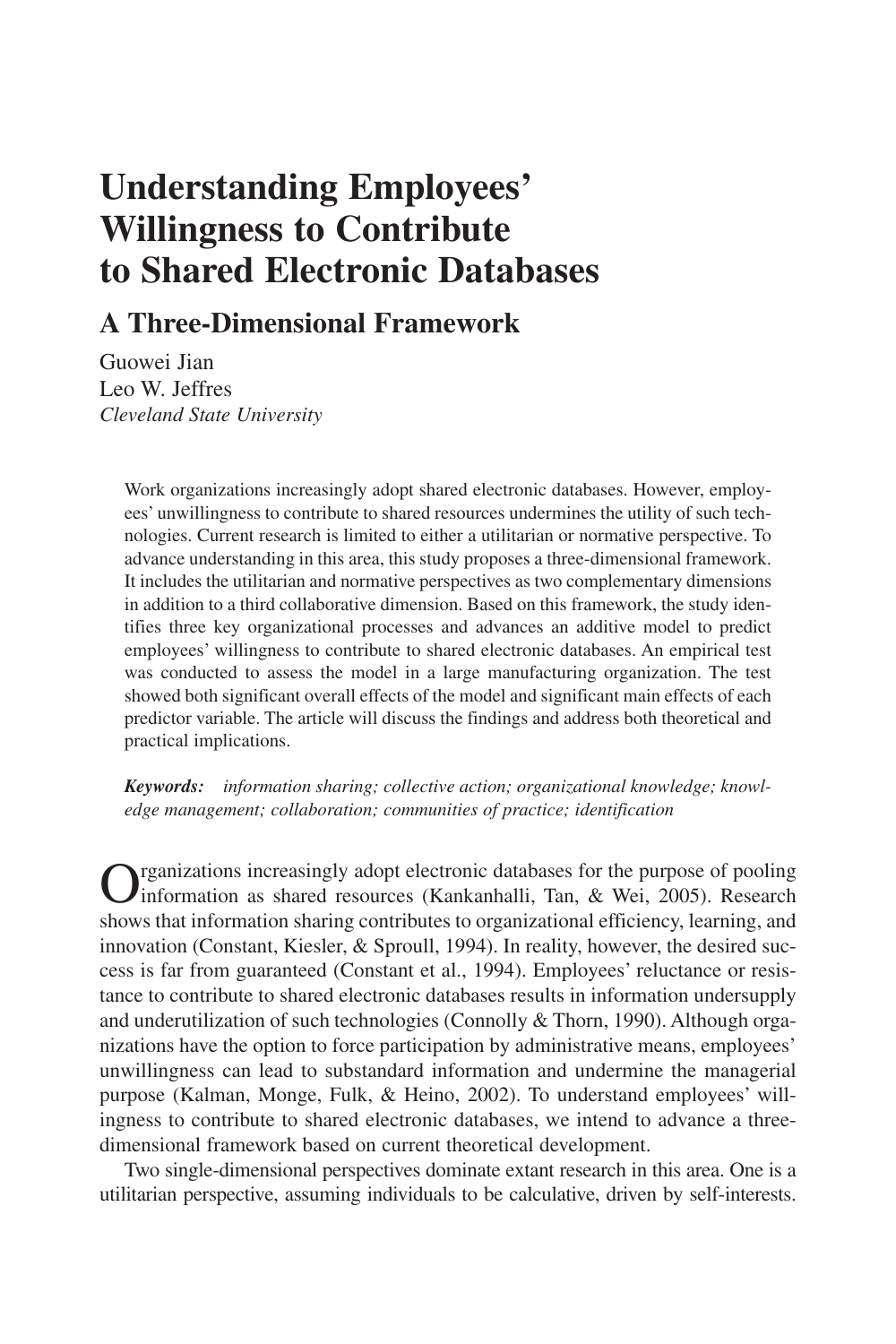It has spawned calculative models in predicting information contribution and sharing behavior (e.g., Connolly & Thorn, 1990; Connolly, Thorn, & Heminger, 1992). These models find their theoretical roots in theories of collective action (Hardin, 1971, 1982; Marwell & Oliver, 1993; Olson, 1965) and social dilemma (Dawes, 1980; Messick & Brewer, 1983; van Lange, Liebrand, Messick, & Wilke, 1992). The other is a normative perspective, assuming individuals to be prosocial and value based, driven by such factors as organizational norms and commitment (O'Reilly & Chatman, 1986). It generates normative theoretical models (e.g., Kalman et al., 2002), which find their roots mostly in motivation theories (Staw, 1984). In the present study, we argue that the two single-dimensional perspectives are complementary instead of opposing each other. Neither of them alone offers exhaustive explanations of the phenomenon. In addition, we propose a third dimension—a collaborative perspective in light of the increasing team-based organizational arrangements (LaFasto & Larson, 2001) and growing understanding of communities of practice (e.g., Brown & Duguid, 1991; Heaton & Taylor, 2002; Wenger, 1998). Combining the two single theoretical perspectives together with a third collaborative dimension, we will offer a threedimensional multitheoretical framework.

This framework suggests that we understand employee information contribution as the outcome of three key organizational processes (see Figure 1): (a) the process of costs-benefits analysis in which employees assess their personal welfare in the organization, (b) the process of organizational identification (OI) in which employees form their relationship with the organization, and (c) the process of collaboration in which employees work together and develop positive or negative orientations toward collaboration. Based on the three organizational processes, we will construct an additive model to predict employees' willingness to contribute to shared electronic databases. The model is not intended to exhaust all the possible dimensions and processes. Rather, we propose it as a heuristic framework on which future research can be built.

Researchers in related fields have shown the benefits of multitheoretical efforts. For instance, Contractor and Monge (2002) and Monge and Contractor (2003) demonstrate in network analysis that a multitheoretical perspective can integrate existing single-theory models and significantly improve explanatory power. In practice, organizations have experienced limitations of single-theory guided efforts, such as monetary incentives and cultural activities. Such efforts are often uncoordinated and contradictory with each other when implemented. We believe that a multitheoretical framework will help managers establish policies and practices from various angles that work in an integrative and coherent manner.

We begin the article by reviewing and examining the utilitarian and normative perspectives and their related organizational processes respectively. Following the review, we will introduce our proposed collaborative perspective and advance a threedimensional framework, based on which an additive model, predicting employees' willingness to contribute to shared electronic databases, is hypothesized. We will report an empirical test of the model we conducted among a sales force of a large manufacturing organization in the United States and discuss the findings and implications.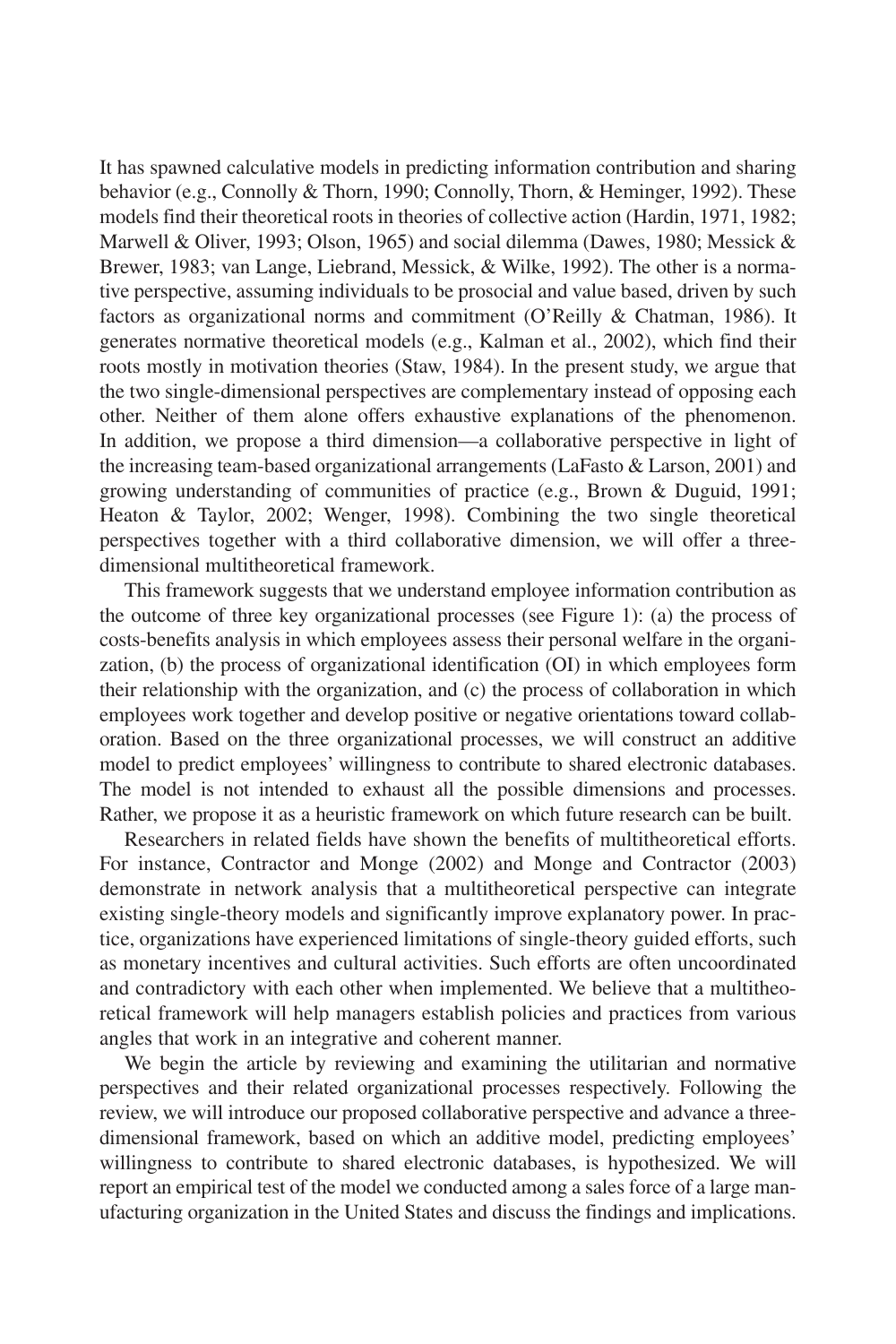| <b>Figure 1</b>                                          |
|----------------------------------------------------------|
| A Three-Dimensional Framework on Employees'              |
| Willingness to Contribute to Shared Electronic Databases |

| <b>Dimensions</b> | <b>Organizational Processes</b> |  |                                 |  |
|-------------------|---------------------------------|--|---------------------------------|--|
| Utilitarian       | Costs-benefits analysis         |  | Willingness to<br>Contribute to |  |
| Normative         | Identification                  |  | Shared<br>Electronic            |  |
| Collaborative     | Collaboration                   |  | Databases                       |  |

## **A Utilitarian Perspective and Costs-Benefits Analysis**

A utilitarian perspective underlies research that examines employee participation in shared resources by extending theories of collective action (Hardin, 1971, 1982; Marwell & Oliver, 1993; Olson, 1965) and social dilemma (Dawes, 1980; Messick & Brewer, 1983; van Lange et al., 1992). Although having different theoretical origins, both theories of collective action and social dilemma attempt to understand and predict the conditions under which collective endeavors can be achieved to serve the interests of its members. In both theories, individuals are assumed to be rational and self-interested and to often act for the purpose of maximizing individual profits and minimizing costs.

This perspective strongly emphasizes that individual and collective interests are inherently at odds and fundamentally incompatible. Within this perspective, whether to contribute to a collective good is a matter of calculation and compromise between costs and benefits in relation to an individual's personal welfare (Marwell & Oliver, 1993). When a collective good is shared, rational individuals prefer to free ride to minimize their personal costs, although contribution to the collective good is in the interest of the collective (Hardin, 1982; Marwell & Oliver, 1993). For instance, knowing that I will be able to enjoy the benefits negotiated by the union anyway, I might not pay my dues to become a member (van Lange et al., 1992).

Communication research within this perspective frames the research problem as a communication dilemma, a situation of a collective in which "hoarding one's knowledge may be more rational than communicating it, but when all follow this individually rational strategy the group may not achieve its goal and all are worse off" (Bonacich & Schneider, 1992, p. 227). Drawing on theories of collective action and social dilemma, an influential study by Connolly and Thorn (1990) argues that organizational information is discretionary because an individual member who owns the information can choose to, or not to, share it with others and that whether to communicate that information or not is subject to an individual's analysis of benefits over costs. Their experimental results indicate that incentives are essential to information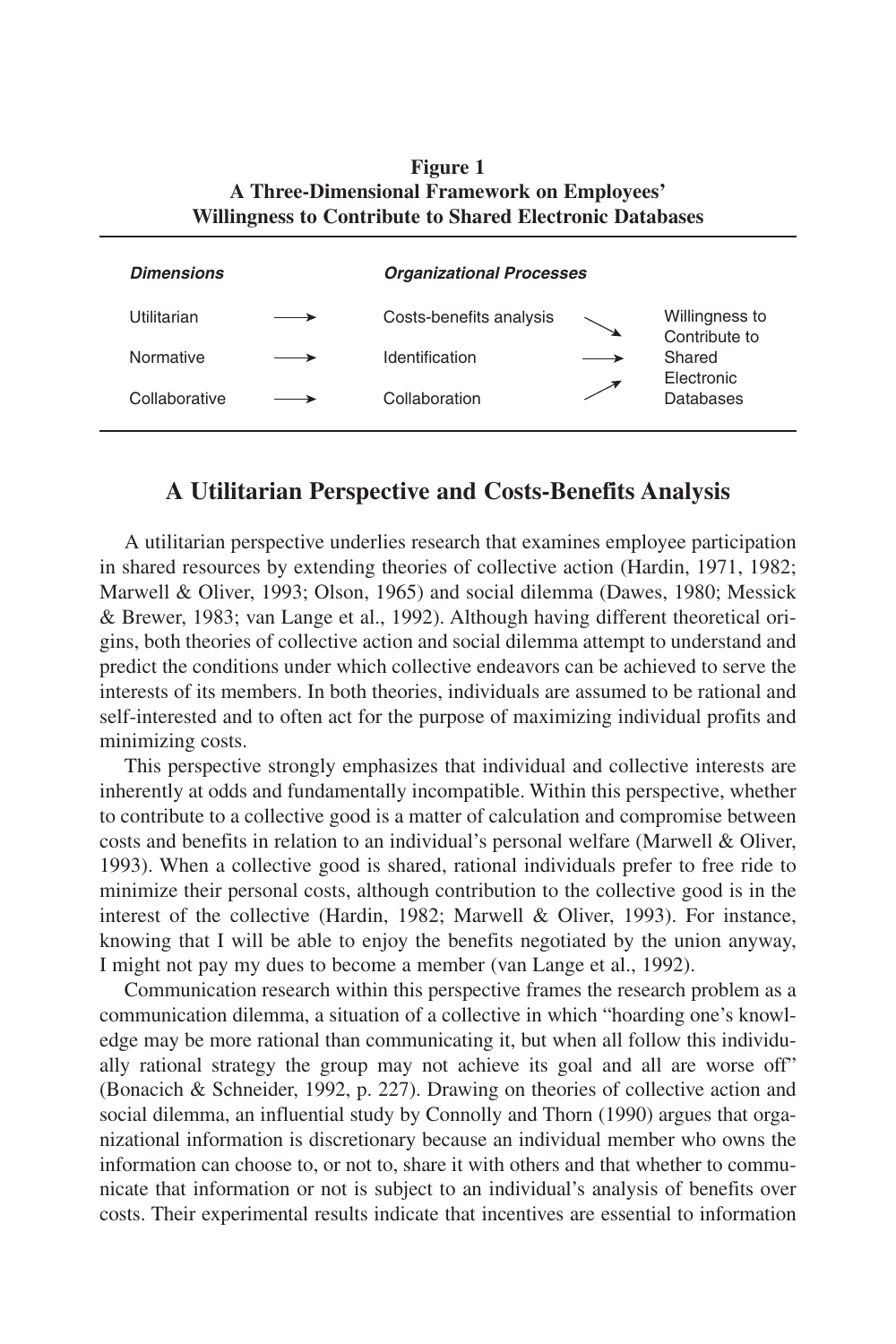contribution and sharing. Focusing on technologies that facilitate information sharing, Fulk, Flanagin, Kalman, Monge, and Ryan (1996) identify two functions of such technologies as providing collective goods: connectivity and communality. Connectivity functions by linking members together, and communality allows sharing a body of information. They contend that the realization of connective and communal goods is decided by the relation between costs and benefits to the users.

Rationality is in the center of the utilitarian perspective, which, however, has long been critiqued when being used to understand organizational behavior in general (see Cyert & March, 1992; March & Simon, 1964). Simon (1957) proposes the concept of bounded rationality, which not only indicates that organizational members are cognitively limited but also suggests the existence of nonrational processes that undermine the rational assumption. In organizational communication, theoretical developments and empirical research on organizational culture (e.g., Alvesson, 2002; Martin, 2002) and control (e.g., Deetz, 1998; Tompkins & Cheney, 1985), for instance, have demonstrated the working of these nonrational processes. These studies have revealed that value systems constituted in communication function to direct organizational members' decision-making behavior (see further discussion in the following section). Therefore, research on information contribution to shared resources is limited when it is constructed only on the rational utilitarian perspective and focuses just on the process of costs-benefits analysis.

Instead of rejecting rationality, we take rationality in its bounded sense and propose that the utilitarian perspective be understood as one of the dimensions in understanding information contribution to shared resources instead of the only dimension. Its inclusion in our framework is based on two reasons. First, previous theoretical and empirical work in both communication and other areas as reviewed above suggests that the utilitarian calculation of benefits and costs explains a portion of variance of collective action (Connolly & Thorn, 1990; Hardin, 1982). Second, everyday organizational experience also seems to confirm the role of self-interests in organizational decision making.

Recognizing the existence of nonrational organizational processes urges us to identify other dimensions besides the utilitarian one. Studies of organizational culture, motivation, and control all point to a normative perspective about individuals, which underlies OI as the key organizational process. In the following section, we will examine the normative perspective and the role of OI in influencing employee contribution to shared resources.

# **A Normative Perspective and OI**

A normative perspective believes that organizational members often make decisions guided by or based on values and cultural norms with which they identify themselves. We argue that this normative perspective is indispensable to understanding employees'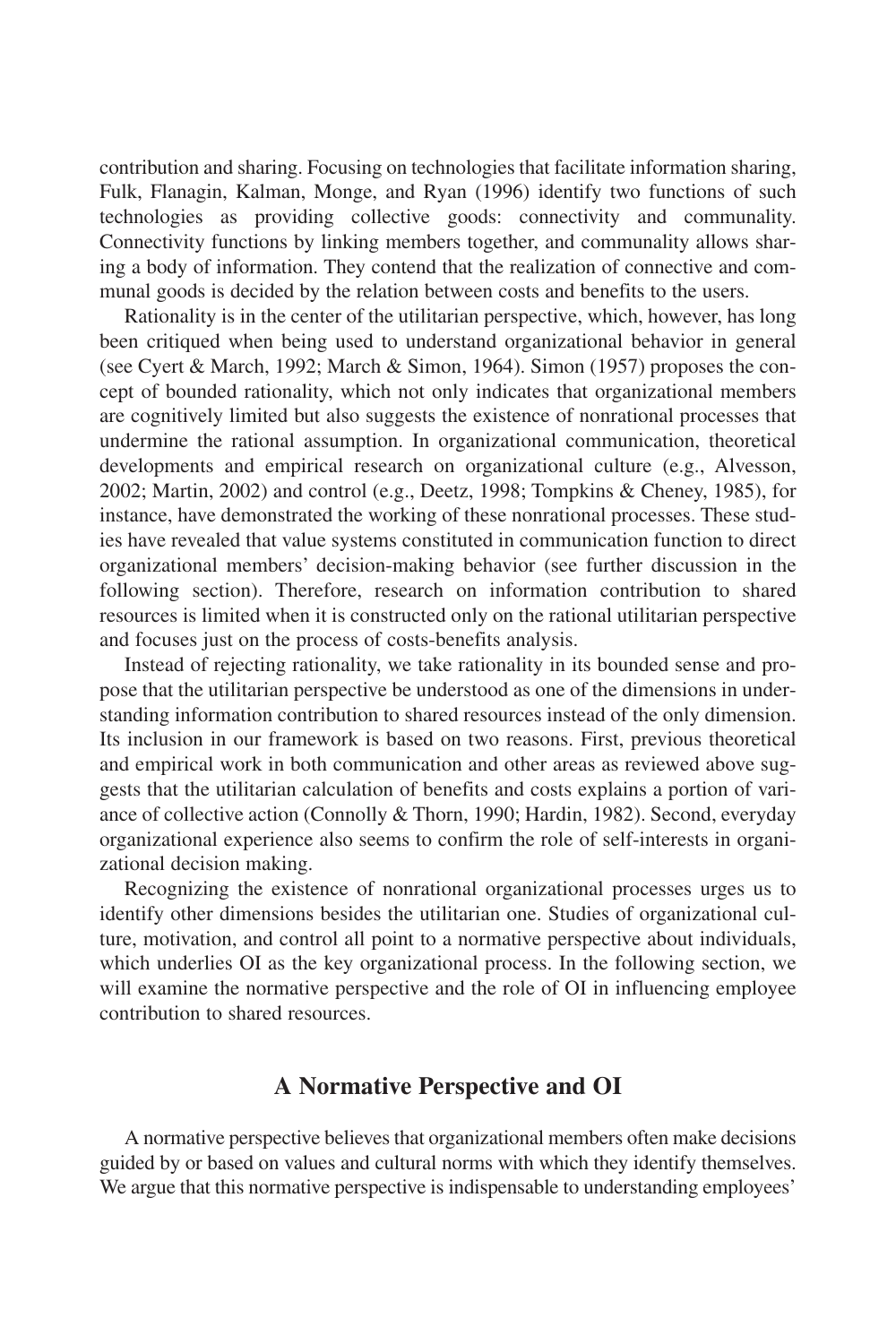information contribution to electronic databases. Research in work motivation and organizational commitment (e.g., Robertson & Tang, 1995; Shamir, 1990; Staw, 1984), organizational culture (e.g., Martin, 1992, 2002; Ouchi, 1981; Schein, 1985), control (e.g., Alvesson, 2000; Deetz, 1998; Tompkins & Cheney, 1985), and communities of practice (e.g., Brown & Duguid, 1991; Iverson & McPhee, 2002; Vaast, 2004; Wenger, 1998) all suggests that collective action is partly a result of identification mediated by organizational values and norms.

From the perspective of industrial psychology, Staw (1984) and Shamir (1990), and Shamir, House, and Arthur, (1993) indicate that identity and identification might be an intrinsic human need and critical for us to understand people's prosocial behavior. For instance, Shamir (1990) argues that people are "motivated to contribute to collective work efforts because by doing so they will maintain and affirm relevant identities" (p. 325). Considering altruism as an intrinsic human inclination, Staw proposes an altruistic model of collective motivation in which identification with an organization is accentuated as the link between an individual and the organization.

Research in organizational culture (Kotter & Heskett, 1992; Martin, 1992; Ouchi, 1981; Schein, 1985) has shown that value-based decision making functions to reconcile potential conflict of interests between individuals and their organizations. Identification is the very process in which corporate values are inculcated in the minds of individual employees through various means (Tompkins & Cheney, 1983). Cultural values serve as normative principles for employees to make day-to-day decisions in the interest of an organization. The functioning of an organizational culture depends on, and further contributes to, the production of organizational identity—"the perception of oneness and belongingness" to an organization (Ashforth & Mael, 1989).

In addition, research on unobtrusive control supports the critical role of identification in collective actions. Unobtrusive control has been identified as a dominant form of control in organizations, under which employees voluntarily make their decisions in accord with an organization's interests (Tompkins & Cheney, 1985). Identification is noted as the primary means for unobtrusive control to happen. Citing Barnard (1968) and Simon (1976), Tompkins and Cheney (1985) state,

The individual acquires an "organization personality"; he or she finds an area of acceptance within which he or she will assume the "role" of the organization, accepting the values and factual premises of the organization as relevant to on-the-job decisions. (p. 191)

When discussing the role of communities of practice in organizational learning, Wenger (1998, 2000) specifically addresses the relationship between information sharing and identity. Communities of practice, according to Wenger (2000), refer to "groups of people informally bound together by shared expertise and passion of a joint enterprise" (p. 139). Although he does not talk about information contribution to electronic databases specifically, Wenger (1998) states that spreading information in a community of practice is a form of engagement and declaration of allegiance to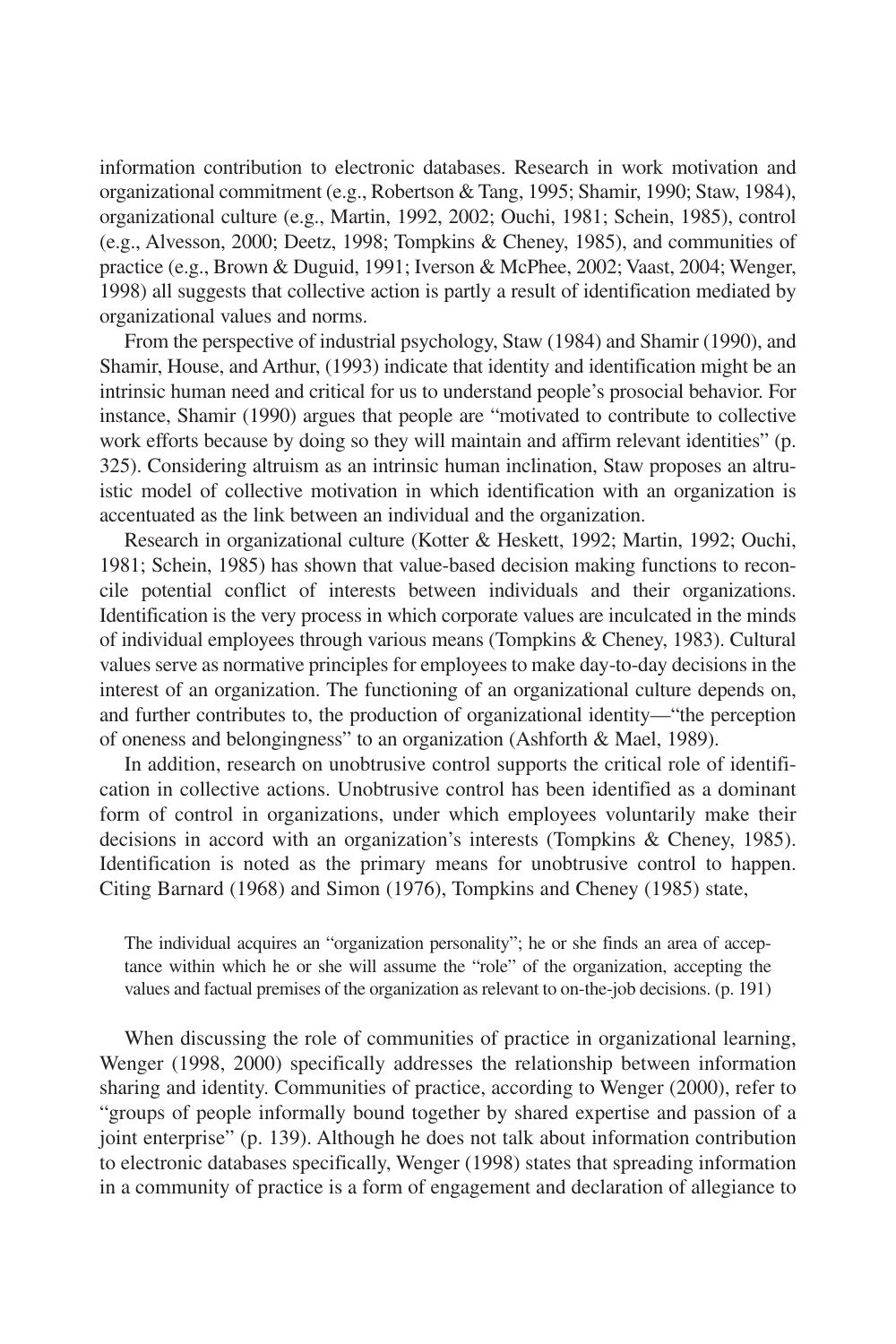a community. Information contribution is not only an act of sharing or exchanging resources but also a symbolic one that forges and maintains a relationship between an individual and a collective. Participation and identity constitute each other. Electronic databases are just part of what Wenger (1998) calls "shared repertoire," not unlike other resources such as stories and routines of a community of practice.

In a recent study, Vaast (2004) reveals how the use of intranet technology and a sense of common organizational membership mutually constitute each other. By contributing and sharing an improvised work procedure, for instance, organizational members follow the norm of mutual accountability and declare and affirm their relationship with the organization. The information contributed, stored, and shared in intranet databases becomes a shared repertoire for participating organizational members. Hence, information contribution to electronic databases should not be simply reduced to a utilitarian act. It is a symbolic one infused with relational and affective meanings.

Research in technology adoption has begun to show that the utilitarian and normative perspectives are not competing theories but complementary and compatible. In a study of the introduction and use of video telephone systems in a company, Kraut, Rice, Cool, and Fish (1998) find support for both utilitarian and normative explanations of the patterns of use and suggest that both are necessary in model construction.

By now we have shown that both the utilitarian and normative perspectives are necessary conditions in understanding employees' willingness to contribute to shared resources. They are two coexisting, rather than opposing, dimensions. In addition to them, we propose a third perspective—a collaborative dimension. The following section will discuss the rationale and the corresponding organizational process that this perspective underlies.

# **A Collaborative Perspective and Collaborative Experience (CE)**

First, information contribution to electronic databases is not only a collective action but also a collaborative one. A collective action refers to any activity directed at the provision of collective goods (Marwell & Oliver, 1993). It can be donations to an environmental cause or contributions to public park systems. It is a collection of individual actions. However, a collaborative action emphasizes cooperation and coordination. It involves sharing resources and responsibility and creating shared meaning (Schrage, 1995). Based on distributed cognition theory (Hutchins & Klausen, 1998; Rogers & Ellis, 1994) and activity theory (Engeström, 1999), collaboration is constituted by the dynamic interaction among both human agents and technological artifacts and tools.

Information contribution and maintenance of an electronic database is part of the collaboration process among organizational members. An electronic database is not a simple aggregate of every individual's contribution of information. Instead, one's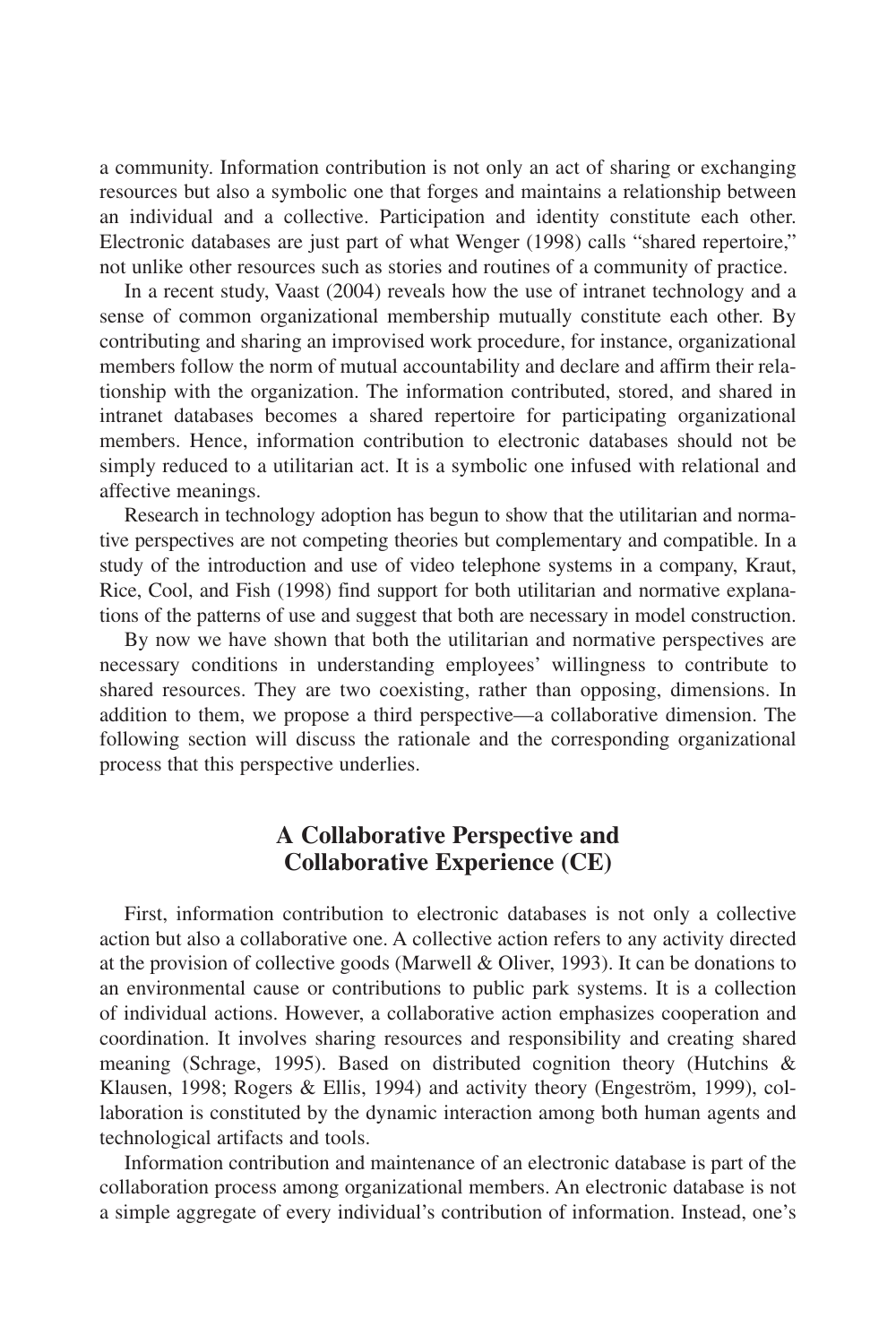contribution has to be written, collected, assessed, accepted or rejected, revised, and frequently updated. Levels of interaction among the collaborative parties can range from simple to complex depending on the complexity of the shared information.

Second, the collaborative dimension is an experiential one. It does not mean that an individual is assumed to be collaborative in nature. Rather, it refers to an assumption that individual decisions regarding collaborative actions, such as information contribution, are partly based on their previous CE, given the pervasiveness of collaborative work in today's organizations. This dimension is rooted in a phenomenological view of individuals whose psychological or subjective feelings are constituted by their experience of the world (Husserl, 1962). In this case, it is the experience of collaborative work. For instance, in their study of the use of groupware Lotus Notes, Vandenbosch and Ginzberg (cited in Vaast, 2004) find that the primary users of the groupware tend to be those who collaborated in previous projects.

Collaborative work takes place within both team arrangements and growing communities of practice, the two of which, sometimes, overlap or coincide. First, traditional hierarchical bureaucracies are increasingly replaced by, or transformed into, matrix organizations or various forms of flatter organizations composed by teams of various types (Donnellon & Scully, 1994). Team and teamwork have become common organizational parlance. According to LaFasto and Larson (2001), "The movement to collaborative teamwork has been one of the sea changes that have swept through organizations during the last two decades of the twentieth century" (p. xi).

Collaboration is an important aspect of communities of practice (Brown & Duguid, 1991; Iverson & McPhee, 2002; Wenger, 1998) that exist within and across organizations. According to Wenger, "Membership [of a community] is not just a matter of social category, declaring allegiance, belonging to an organization, having a title, or having personal relationships with some people" (p. 74) but a matter of dense relations formed in mutual engagement around what they do. Formal and informal collaboration constitutes and sustains a community. A study by Heaton and Taylor (2002) demonstrates how two software engineering teams as two communities of practice each collaborate in their own ways to sustain their communities in the very process of generating and sharing knowledge. By examining communities of practice across various industries, Lesser and Storck (2001) reveal that many communities maintain some form of centralized electronic databases and collaboration among community members keeps the databases fresh to the users.

In sum, CE has become a major portion of people's work experience in today's work environment. We argue that organizational members' experience from collaborative projects is a vital source for their future decision in other collaborative contexts, in this case information contribution to shared electronic databases.

Based on the above discussion of the three perspectives and their related key organizational processes, we propose an additive model in which the willingness of employees to contribute to shared electronic databases (WEC) is predicted by employees' perceived benefits (PB) derived from the utilitarian dimension, OI from the normative dimension, and CE from the collaborative dimension (see Figure 1).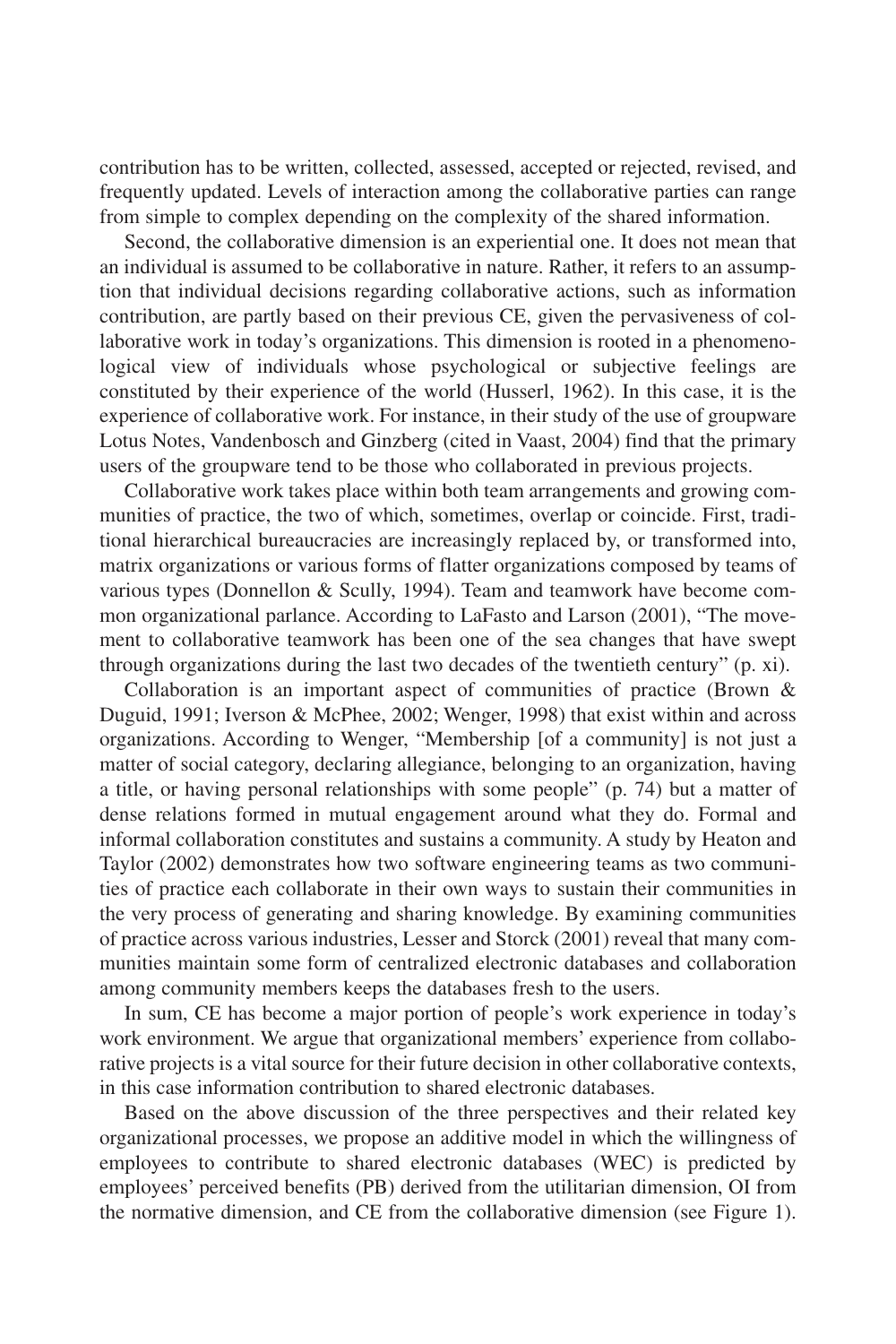WEC is the behavior intention of organizational members, instead of the actual behavior. Prior research of technology adoption and use has shown that behavioral intention significantly predicts the actual behavior (Hill, Smith, & Mann, 1987) and is a reasonable indicator of actual technology use (C. M. Jackson, Chow, & Leitch, 1997). Therefore, we hypothesize the following:

*Hypothesis 1 (H1):* Each main effect of the additive model,  $PB + OI + CE$ , on WEC will be significant.

## **Method**

#### **Research Site and Participants**

Industrial Corp. (pseudonym is used throughout this article to protect confidentiality) is an international company headquartered in the United States. The company is a worldwide leader in manufacturing motion and control products across a variety of markets from commercial and industrial to aerospace, with annual sales exceeding \$6 billion. Recently, realizing the critical role of organizational knowledge in maintaining its market competitiveness, the company was actively evaluating potential knowledge management strategies including launching a shared electronic database. Within this context, the management commissioned a study to assess the organizational readiness for the use of a shared electronic database. Data of the present study are part of the data set from this larger readiness study sponsored by the company.

Participants in this study consisted of the U.S.-based field sales force in one of Industrial Corp.'s product groups. Members of the sales force were first directed through e-mail to a Web site where an online survey was posted. The response rate was  $80\%$  ( $N = 80$ ). Tenure of respondents ranged from less than 1 year to more than 21 years. The respondents were predominantly male (90%). Among the respondents, 75% were sales territory managers or account managers, and the rest included marketing specialists and engineers supporting the field sales force.

#### **Online Survey**

We conducted an online survey. The Web site of the university with which we were affiliated hosted the survey. The method allowed us to easily access participants dispersed across the country. It also effectively protected participants' anonymity (Best & Krueger, 2004). The survey started with a statement, informing participants that Industrial Corp. considered creating a centralized, shared electronic database called Virtual Memory Bank, to which employees would make submissions of their information and which would be accessible to current and future employees.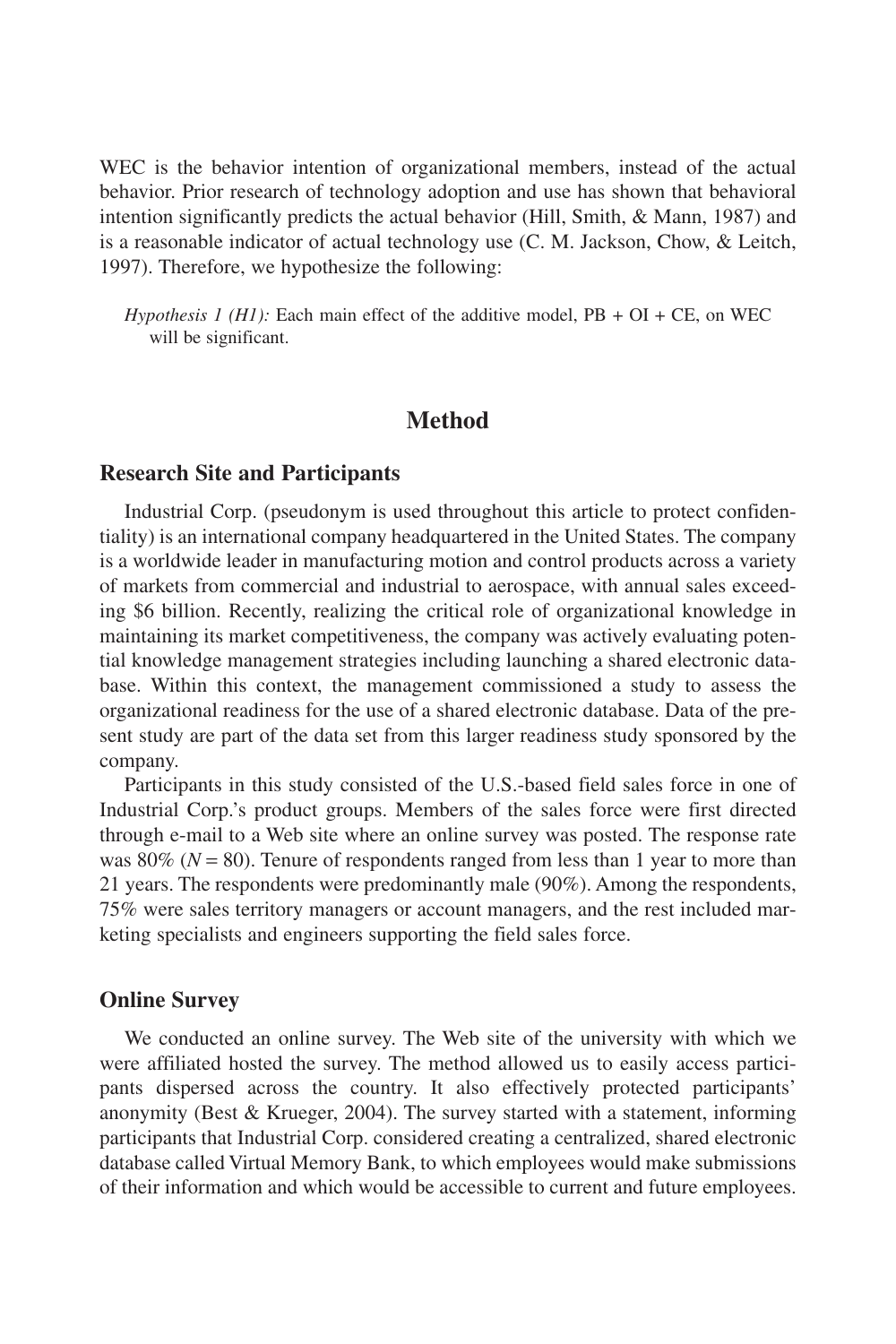The online survey consisted of several measurement instruments. The most relevant to the present study were the four scales assessing our criterion variable—WEC and the other three predictor variables, which were PB, OI, and valence of CE (see the appendix).

We constructed a scale of three items to measure the criterion variable WEC. To fit the context of a sales force, we operationalized work information into that about customers, competitors, and sales strategies. An example of such items is "I would be willing to submit what I know about my customers and competitors to such a databank." Participants responded on an 11-point scale from 0 (*completely disagree*) to 10 (*completely agree*).

We created a scale of four items to measure PB. The benefits were operationalized as perceived increase of work performance and job effectiveness. Examples include "I believe that the sharing of information concerning our customers would help me perform my job better" and "I think my performance would improve by consulting such a databank." Participants reported on an 11-point scale from 0 (*completely disagree*) to 10 (*completely agree*).

To measure OI, we constructed a scale of six items, three of which we adopted from Cheney's (1983) Organizational Identification Questionnaire (e.g., "I talk up [Industrial Corp.] to my friends as a great company to work for"). Cheney's conceptualization of OI stresses the role of communication as the mechanism by which employees are induced into accepting organizational values and goals (V. D. Miller, Allen, Casey, & Johnson, 2000). Although agreeing with Cheney, we argue that job autonomy, self-efficacy, and satisfaction are also important ingredients in producing OI. As we discussed earlier, identification and practice are mutually constituted. How self-efficacious they are and how they feel about their job constitute identification at the organizational level. As a result, we created three additional items regarding their self-efficacy and satisfaction (e.g., "My opinions count at [Industrial Corp.]"). Participants responded on an 11-point scale from 0 (*completely disagree*) to 10 (*completely agree*).

A scale of eight items measured CE. We included items regarding (a) employees' experience in a collaborative process (e.g., "My co-workers have withheld information from me for personal gain"), (b) experience of collaboration outcomes (e.g., "I've had negative outcomes in the past while working on a team at [Industrial Corp.]"), and (c) affective items toward collaboration based on their experience (e.g., "I feel I can count on my co-workers to help me whether I ask for it or not"). Participants reported on an 11 point scale from 0 (*completely disagree*) to 10 (*completely agree*).

#### **Data Analysis**

Data analysis went through three preliminary steps and two primary steps by using SPSS 12.0. First, we performed reliability analysis (Cronbach's  $\alpha$ ) and deleted distracting items based on item-total statistics. Second, as an important assumption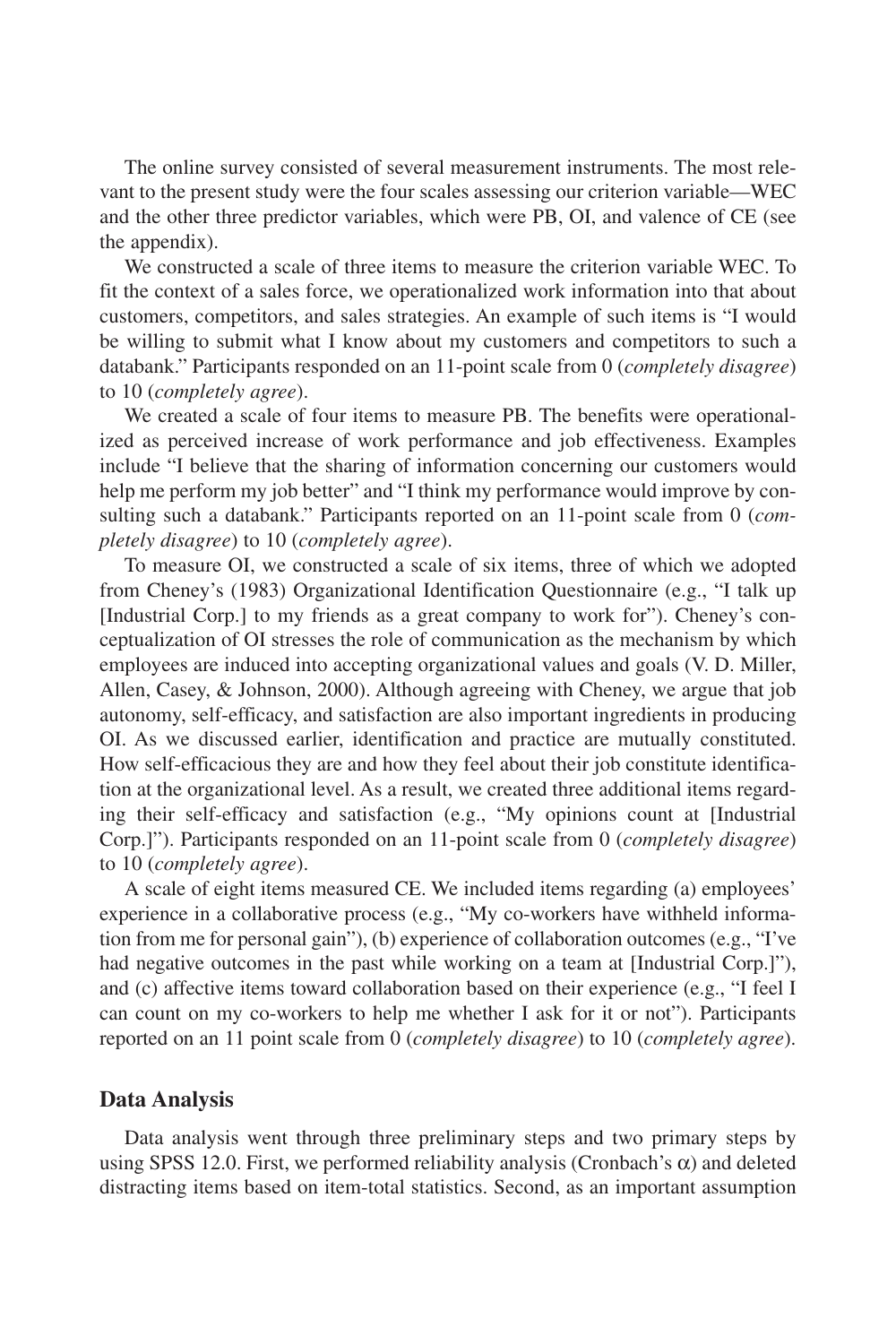|                | <b>Before Modification</b> |                 | After Modification   | Number of Items |         |
|----------------|----------------------------|-----------------|----------------------|-----------------|---------|
| Scale          | Scale $\alpha$             | Number of Items | Final Scale $\alpha$ | Number of Items | Deleted |
| <b>WEC</b>     | .82                        |                 | .88                  |                 |         |
| <b>PB</b>      | .74                        |                 | .75                  |                 |         |
| O <sub>I</sub> | .86                        | h               | .86                  | h               |         |
| CE             | .66                        |                 | .66                  | 8               |         |

**Table 1 Scale Reliabilities (Cronbach's** α**)**

Note: WEC = Willingness of employees to contribute to shared electronic databases; PB = perceived benefits; OI = organizational identification; CE = valence of collaborative experience.

for multiple regression analysis, normality of individual variables was checked by a modification of the Kolmogorov-Smirnov test (Hair, Anderson, Tatham, & Black, 1998). Transformation was applied to remedy non-normality. Third, missing values were substituted by the mean values of variables. The missing values only accounted for 1.13% of the data set. The two primary steps include, first, a hierarchical regression to test the hypothesis and, second, a check of redundancy among predictor variables based on multicollinearity statistics.

#### **Results**

First, reliability tests revealed distracting items in the scales of WEC and PB. Based on item-total statistics, we modified the scales by deleting these items. Table 1 summarizes the reliabilities (Cronbach's  $\alpha$ ) of the measurement scales before and after modification. Scales after modification were used for subsequent data analysis.

Table 2 presents the descriptive statistics and correlation matrix of the five variables. A modification of Kolmogorov-Smirnov tests (Hair et al., 1998) and visual check (histograms and normal probability plots) were both used to identify nonnormality of individual variables. Only one variable OI was non-normally distributed (negatively skewed). The distribution became normal after a square transformation.

We tested the hypothesis using hierarchical regression. Existing research indicates that employees' organizational tenure is significantly associated with their informationgiving behavior (Kramer, Callister, & Turban, 1995; also cited in Jablin, 2001), value identification (Cha & Edmondson, 2006), organizational commitment (Allen & Meyer, 1993), and voluntary learning (Birdi, Allan, & Warr, 1997). To test effects over and above the potential influence of organizational tenure, we want to include it as a control variable. So organizational tenure was first entered as Block 1, and the predictor variables as Block 2 were then entered stepwise. Significance level, *p*, was set at .05.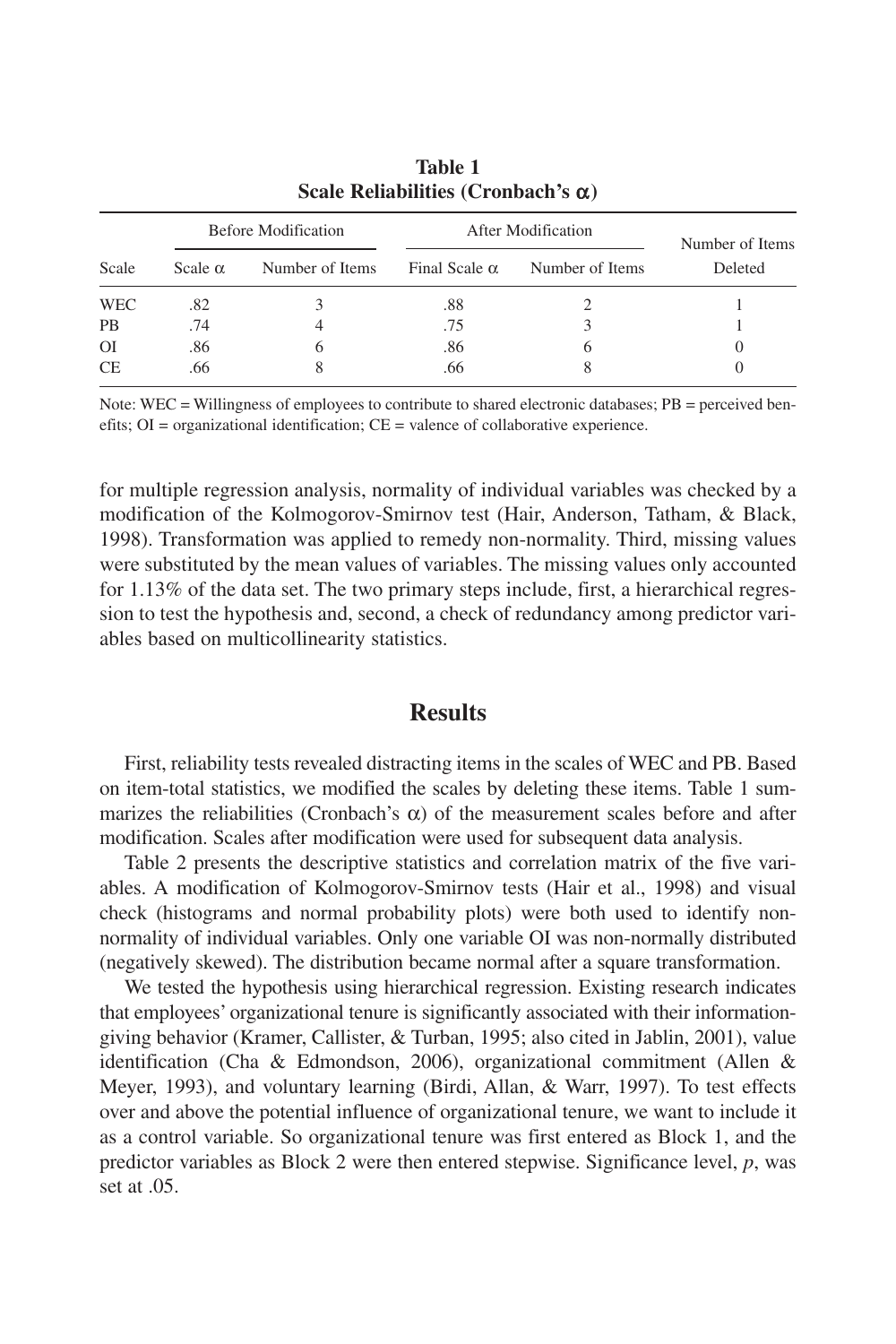|                | <u>ivicalis, Bianual u Deviativiis, anu Culterativii iviati ix</u> |       |            |           |         |        |                |
|----------------|--------------------------------------------------------------------|-------|------------|-----------|---------|--------|----------------|
|                | M                                                                  | SD    | <b>WEC</b> | <b>PB</b> | ОI      | СE     | Tenure         |
| <b>WEC</b>     | 15.33                                                              | 3.59  |            | $.45***$  | $.30**$ | $.24*$ | $-.18^{\circ}$ |
| <b>PB</b>      | 20.00                                                              | 5.54  |            |           | .12     | .04    | $-.13$         |
| O <sub>I</sub> | 47.49                                                              | 8.50  |            |           |         | .11    | .05            |
| <b>CE</b>      | 53.14                                                              | 10.58 |            |           |         |        | $.26*$         |
| Tenure         | 4.66                                                               | 1.91  |            |           |         |        |                |

**Table 2 Means, Standard Deviations, and Correlation Matrix**

Note:  $N = 80$ . Pearson's correlation coefficient *r*. WEC = willingness of employees to contribute to shared electronic databases;  $PB$  = perceived benefits;  $OI$  = organizational identification;  $CE$  = valence of collaborative experience.

a.  $p = 0.056$ .

\**p* < .05. \*\**p* < .01. \*\*\**p* < .001.

H1 proposes that each of the three predictor variables has significant main effect on the criterion variable WEC. Regression analysis showed that, controlling for the effect of organizational tenure, each predictor was entered into the model, predicting a significant portion of the variance of WEC (see Table 3). Interestingly, PB explained the largest portion of variance,  $\Delta R^2 = .18$ ,  $p < .001$ , followed by CE,  $\Delta R^2 = .07$ ,  $p < .01$ , and OI,  $\Delta R^2 = .06$ ,  $p < .05$ . The results indicated that controlling for tenure, the model showed a significant overall effect,  $\Delta R^2 = .36$ ,  $F(3, 75) = 14.27$ , *p* < .001. Therefore, H1 was supported.

In addition, a test of multicollinearity was conducted. The results showed very low redundancy or collinearity among independent variables.

### **Discussion**

Organizational use of shared electronic databases is often undermined by employees' unwillingness to contribute discretionary information (Connolly & Thorn, 1990). Previous studies on collective action and motivation assume individuals to be either utilitarian or normative. The former (e.g., Marwell & Oliver, 1993) produces calculative models focusing on costs-benefits analysis regarding personal welfare. The latter emphasizes organizational norms as the major motivator and predictor that connect individual contribution to organizational welfare (e.g., Staw, 1984). We propose that, in organizational contexts, the utilitarian calculation and normative orientation, instead of being two opposing perspectives, coexist as two dimensions in the process of collective action. In addition, the study proposes a collaborative dimension. By *collaborative* we do not mean that individuals are inherently collaborative. Rather, we argue that CE is a predominant organizational experience of employees today and that the valence of their CE will affect their decision making in organizational affairs.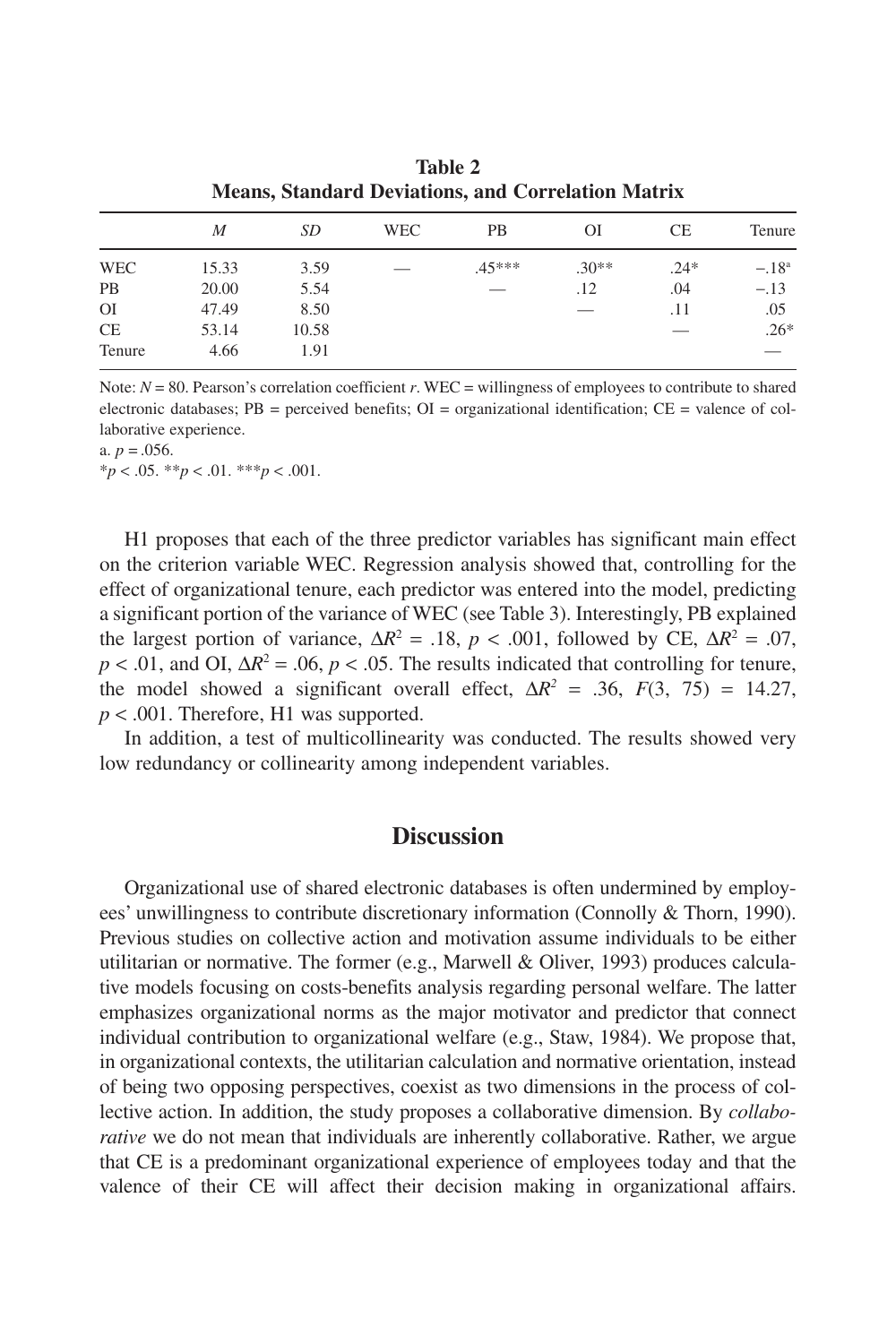| for variables Predicting WEC |        |              |       |            |       |
|------------------------------|--------|--------------|-------|------------|-------|
|                              |        | $\Delta R^2$ | $R^2$ | Adj. $R^2$ | F     |
| <b>WEC</b>                   |        |              |       |            |       |
| Step 1: Control              |        |              |       |            |       |
| for tenure                   | $-.18$ | .03          | .03   | .02        | 2.59  |
| Step 2: PB                   | .43    | $.18***$     | .21   | .19        | 17.80 |
| Step 3: CE                   | .28    | $.07**$      | .28   | .26        | 7.46  |
| Step 4: OI                   | .24    | $.06*$       | .34   | .31        | 6.35  |

| Table 3                                            |
|----------------------------------------------------|
| <b>Summary of Hierarchical Regression Analysis</b> |
| for Variables Predicting WEC                       |

Note:  $N = 80$ . WEC = willingness of employees to contribute to shared electronic databases; PB = perceived benefits; CE = valence of collaborative experience; OI = organizational identification. \**p* < .05. \*\**p* < .01. \*\*\**p* < .001.

Contribution to shared electronic databases is not only collective—aggregate of individual actions—but also collaborative, involving coordination and cooperation. We propose that the three dimensions be entered into analysis simultaneously to predict employees' willingness to contribute to shared electronic databases. We empirically tested our hypotheses in a large industrial organization.

### **Key Findings**

Results suggest several key findings. First, results from a hierarchical regression analysis support our prediction that each dimension could predict a significant portion of variance regarding employees' willingness of information contribution. Among the three dimensions, the utilitarian one demonstrates a much stronger effect on the criterion variable than do the other two. To a certain extent, this result lends support to Hardin's (1982) conclusion that individuals' rational calculation often explains a large portion of collective action, although his conclusion was made on such public issues as environmental movement and gun control. It is consistent with research findings on information sharing grounded in theories of social dilemma and collective action (e.g., Bonacich & Schneider, 1992; Connolly & Thorn, 1990).

What is interesting, however, is that the large effect resulting from the utilitarian dimension does not obscure the effects from the other two dimensions. This finding offers empirical evidence to the argument that identification and collaboration are especially important in work contexts in comparison with public issues, the latter of which are often studied by theorists of collective action (Hardin, 1971, 1982; Marwell & Oliver, 1993; Olson, 1965). Unlike public collective actions such as a donation drive for a public park, employees in work organizations perform their roles both formally and informally by routinely interacting with their coworkers.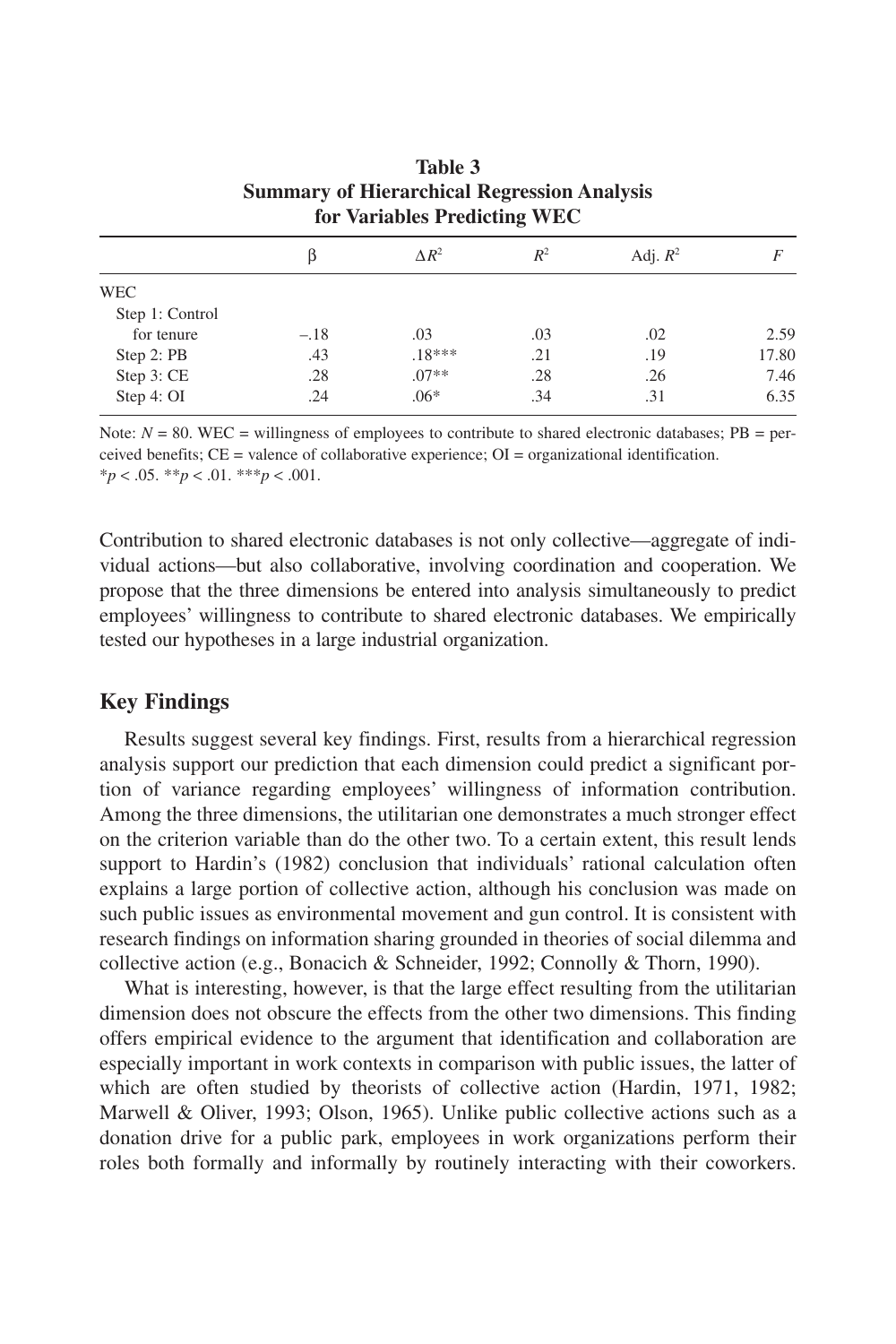Such routine interactions constitute employees' identification process and CE, which further exert influence on their contribution to collective goals.

Second, by aligning theories and research previously considered incompatible or separate, this study contributes to the literature with a multitheoretical perspective (Monge & Contractor, 2003). The significant effects from all three dimensions demonstrate that organizational members, when making decisions about contributing information to shared resources, are not self-interested "economic men" who calculate every move based on costs-benefits analysis, nor are they those brainwashed "organizational men" who always put organizational interests before their own. The analysis suggests that models based on any single-dimensional view would lose sight of the complexity of organizational behavior and reduce prediction accuracy.

Third, by introducing a collaborative dimension, this study contributes to the modeling of resource sharing supported by electronic databases. The results of this study indicate that CE of organizational members has a significant effect on employees' decision of information contribution. Unlike the utilitarian or normative dimension, collaboration accentuates the dynamic nature of social interaction built on trust, reciprocity, and mutual accountability. This dimension resonates with the emphasis on mutual engagement in developing communities of practice (Wenger, 1998). For Wenger (1998), mutual engagement provides the condition under which a shared repertoire of information and knowledge naturally emerges. Electronic databases become instruments in which part of the shared repertoire is held for a collaborative work community.

Fourth, the results suggest that the three dimensions are quite independent from each other. The lack of redundancy indicates that each dimension stands as a unique force that exerts influence on the criterion variable. This finding confirms our theoretical discussion earlier that each dimension comes from a distinctive theoretical perspective about human behavior and a unique organizational process. The three dimensions are complementary in providing a rounded picture of the phenomenon.

In sum, the results support the additive model based on the three-dimensional framework. As we acknowledged earlier, our study has no intention to exhaust all the potential dimensions or predictors. Instead, the model provides a heuristic, multitheoretical framework, based on which more comprehensive models can be constructed and tested in the future.

#### **Limitations and Directions for Future Research**

In spite of the significant findings discussed above, the study has several areas that could lead to improvement in the future. First, as a heuristic, multitheoretical framework, the additive model in the present study does not preclude the possibility of adding more dimensions and predictors through future research. For instance,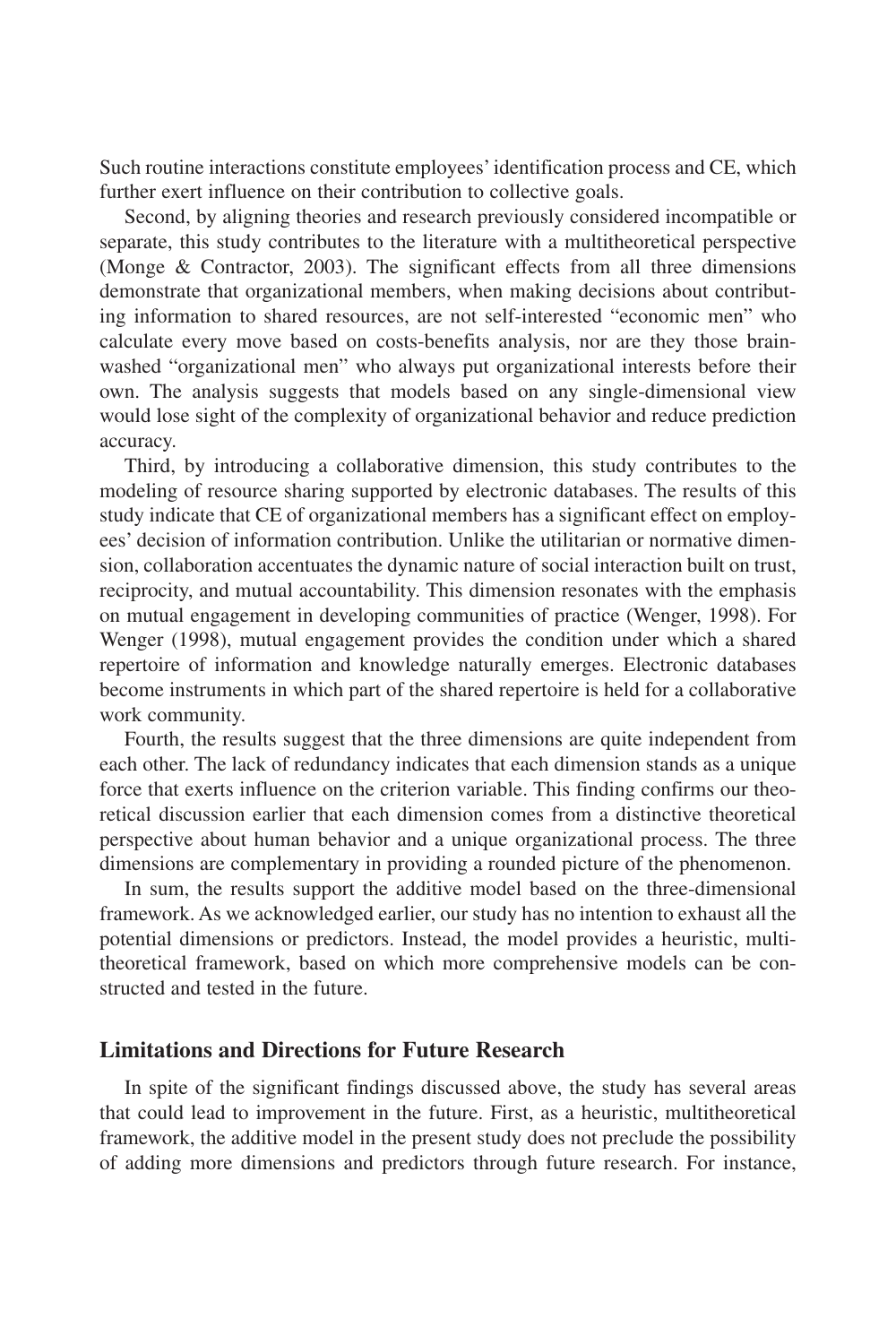shared electronic databases often take the form of sophisticated information systems. Research has shown that what a technology is and does is subject to social construction and negotiation (M. H. Jackson, Poole, & Kuhn, 2002; Slack, 1989; Winner, 1977). Each of the three existing dimensions of our model could potentially influence employees' interpretation of a technology and alter its managerial meaning. We suggest that future research examine how a technology dimension could be integrated into the model.

Second, although acceptable as a measure in its exploratory stage, the reliability of the measurement instrument for CE is unsatisfactory ( $\alpha$  = .66). The scale certainly demands further development. In addition, as we know, work collaboration takes place in different forms at different levels (Hara, Solomon, Kim, & Sonnenwald, 2003). Future research can advance the collaborative dimension by exploring the role of these factors in predicting information-sharing behavior. Third, the focus of the present study is on behavioral intention, instead of the actual behavior. As a result, the research findings have to be understood at the attitudinal level. How the three dimensions are associated with the actual behavior warrants further empirical research.

In addition, the findings of this study are based on the case of a nationally distributed sales force in one organization. The distinct nature of a sales profession and the relatively small sample size certainly limit the generalizability of our results. We suggest that future empirical studies examine and develop the proposed model in a variety of organizational contexts and professions.

#### **Practical Implications**

The present study has several direct implications for initiatives that intend to promote information contribution to shared electronic databases (see Table 4). We will start with the implications we draw from each of the three dimensions. First, the utilitarian dimension suggests that employees do calculate their personal gains and losses when making decisions to share information at work. It bears the largest effect on the behavior intention of information contribution. As a result, it is necessary to have an effective incentive system geared toward promoting information contribution, on one hand. On the other, organizations should strive to reduce the costs incurred in the process of information contribution by properly compensating time involved and providing necessary tools, training, and procedures.

Second, an initiative aiming at information contribution by employees has to be coordinated with an organization's strategic and cultural activities aiming at identification. For instance, studies on vision and mission communication (Martin, 1992; Tichy & Devanna, 1986) have shown that a well-communicated vision and mission are critical in creating a culture in which organizational constituents embrace organizational future, values, and purposes as their own. Leaders of an organization should pay attention to the content, articulation, and implementation of vision and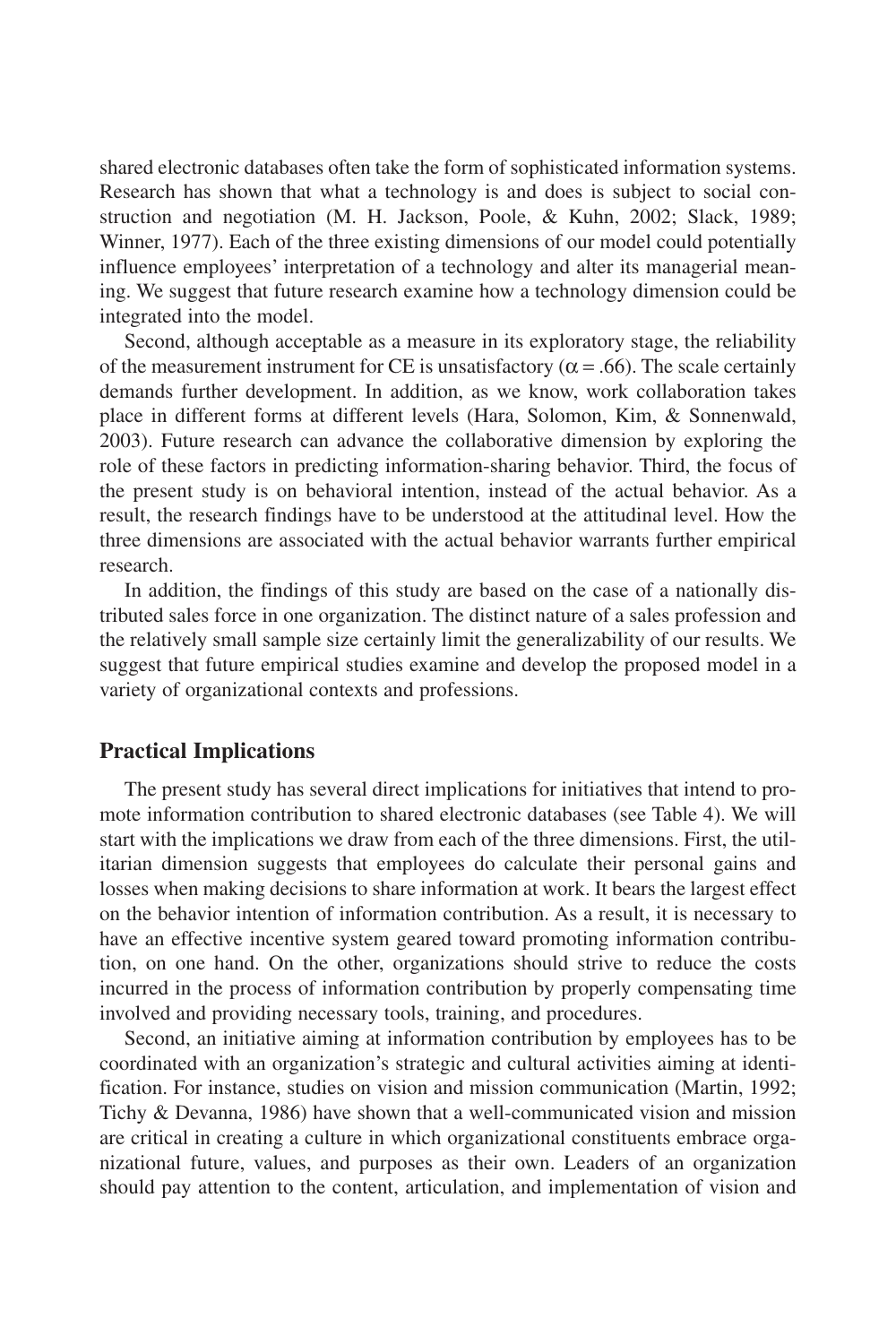### **Table 4 Practical Recommendations to Promoting Information Contribution to Shared Electronic Databases Based on the Three-Dimensional Framework**

| <b>Dimensions</b> |                             | <b>Practical Recommendations</b>                                            |                                                                    |  |  |
|-------------------|-----------------------------|-----------------------------------------------------------------------------|--------------------------------------------------------------------|--|--|
|                   | Organizational<br>Processes | Single-Dimensional<br><b>Efforts</b>                                        | A Holistic Strategy                                                |  |  |
| Utilitarian       | Costs-benefits<br>analysis  | Incentive structure;<br>career development plan                             | Coordinating and integrating<br>efforts of the three<br>dimensions |  |  |
| Normative         | <b>Identification</b>       | Vision and mission<br>communication:<br>participation in<br>decision making |                                                                    |  |  |
| Collaborative     | Collaboration               | Building effective teamwork;<br>nurturing communities<br>of practice        |                                                                    |  |  |

mission to generate identification. In addition, employees' welfare has to be an essential part of the vision and mission. As Shamir et al. (cited in Fairhurst, 2001) indicate, leaders should connect with constituents' positive worth and efficacy as individuals and as a collective.

Fundamental to identification is the extent to which employees are involved in decision-making processes. Research has lent strong support to the connection between participation and its consequences including identification (Locke & Schweiger, 1979; K. I. Miller & Monge, 1986; Monge & Miller, 1988; Seibold & Shea, 2001). As McLagan and Nel (1995) observe, organizational governance is transitioning into an age of participation. A participatory decision-making process has to replace the traditional chain of command to engender a higher level of identification and, as a result, information-sharing behavior.

Third, a collaborative dimension in our model underscores positive CE that comes from effective team collaboration in employees' everyday work life. To create positive CE, first, organizations have to invest in building effective teamwork through training. Training encompasses team communication competency, relationship management skills, effective problem-solving skills, and leadership skills (LaFasto & Larson, 2001). Second, organizations should cultivate and support the development of their communities of practice (Wenger, 2000). As discussed earlier, in communities of practice, collaboration will help develop a sense of joint enterprise and a shared repertoire. Trust, reciprocity, and mutual accountability will naturally allow information contribution and sharing to take place.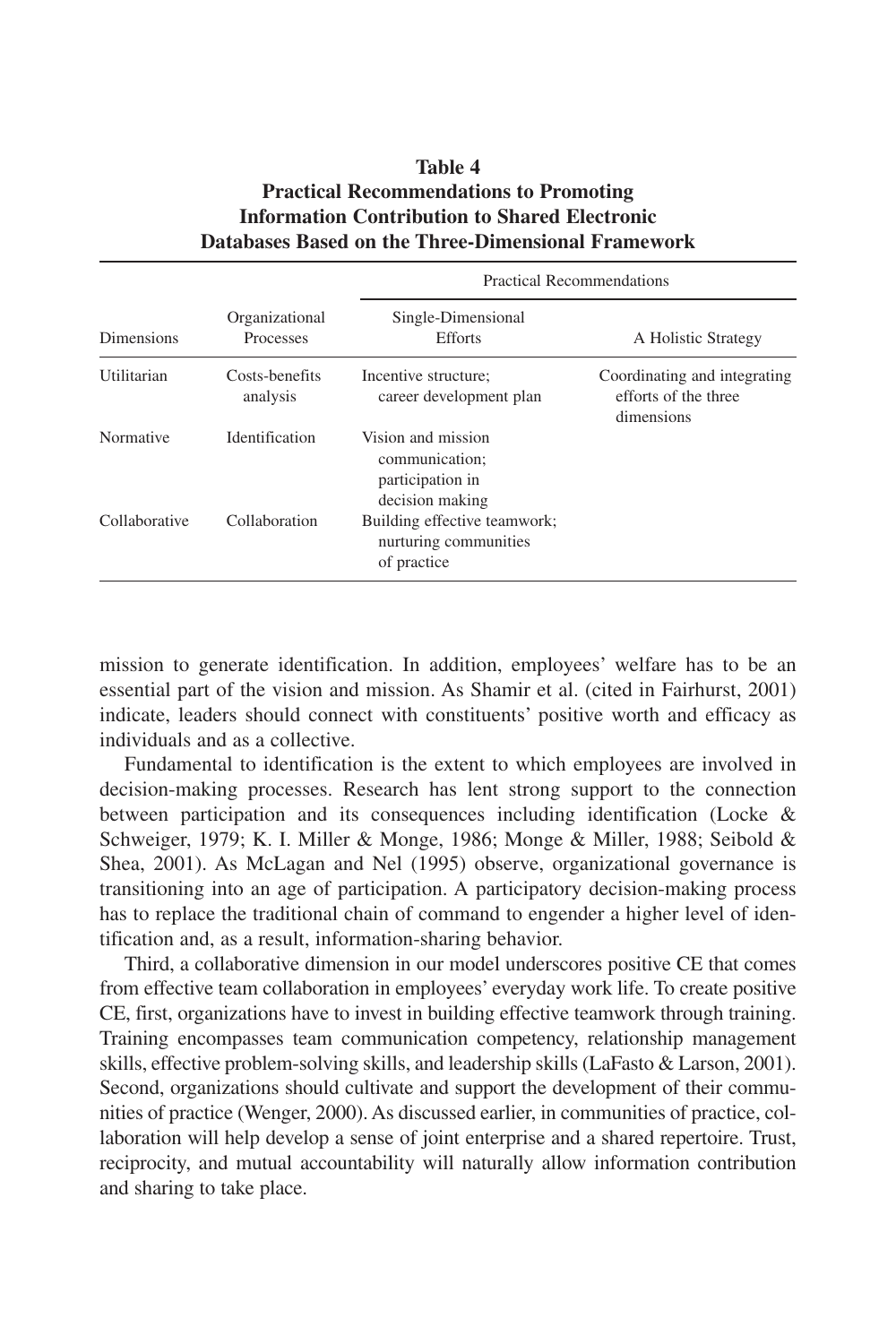Finally, we want to emphasize that an organization has to pursue a holistic strategy, which is to coordinate the efforts that target each dimension to successfully solve the problems such as information undersupply or underutilization of shared resources. A holistic strategy requires leaders of the initiative to see the interrelationship among different efforts. For instance, vision communication has the potential to not only enhance the level of identification but also promote enterprise-wide thinking among employees' decision making. Enterprise-wide thinking should be incorporated into various training programs including teamwork training. As a result, vision communication could have an impact on teamwork across unit boundaries and on enterprise-wide collaboration. As another example of this holistic strategy, the redesign of an incentive structure targeting the utilitarian dimension should incorporate the goal of producing positive collaboration experience and results. An incentive structure for information contribution has to balance the needs between individual-oriented inducement and incentive oriented toward group performance (collaboration). In sum, a holistic strategy calls for an integration of the singledimensional efforts.

# **Appendix**

#### Measurement Instruments

Use a 0-10 scale to indicate how much you agree with each of the following items, with 0 meaning you completely disagree, 5 neutral, and 10 you completely agree.

Willingness of Employees to Contribute to Shared Electronic Databases

- 1. I would be willing to submit what I know about my customers and competitors to such a databank.
- 2. I would be willing to submit sales strategies that I've learned to such a databank.
- 3. I believe I have useful knowledge to contribute to such a project.<sup>a</sup>

#### Perceived Benefits

- 1. I could be more effective if I were aware of my customers' dealings with multiple divisions and territory managers from other groups.<sup>a</sup>
- 2. I believe that the sharing of information concerning our customers would help me perform my job better.
- 3. If we had an online forum to discuss problems and solutions among co-workers, it would enhance our performance.
- 4. I think my performance would improve by consulting such a databank.

#### Organizational Identification

- 1. My opinions count at [Industrial Corp.].
- 2. I'm pleased with my job at [Industrial Corp.].
- 3. I feel rewarded for contributing to my group's success.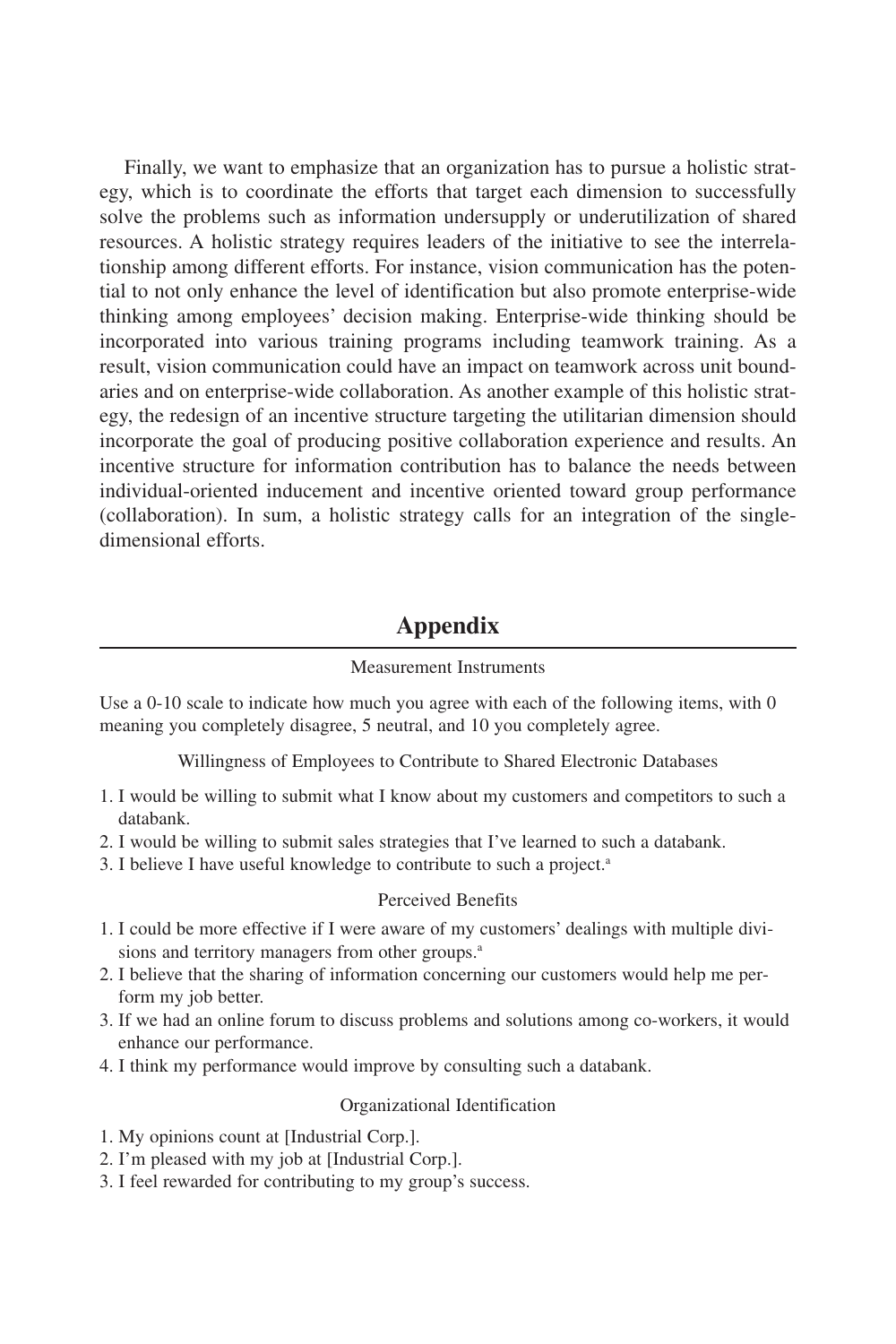- 4. I'm proud to work for [Industrial Corp.].
- 5. I talk up [Industrial Corp.] to my friends as a great company to work for.
- 6. In general, I view [Industrial Corp.'s] problems as my own.

#### Collaborative Experience

- 1. I am regularly asked for my opinion by co-workers regarding products, clients, or competitors.
- 2. I've had negative outcomes in the past while working on a team at [Industrial Corp.].
- 3. My co-workers have withheld information from me for personal gain.
- 4. I feel I can count on my co-workers to help me whether I ask for it or not.
- 5. There are always people on teams who don't work well with others.
- 6. Too many co-workers are protective of their own unique knowledge about customers, competitors, and the marketplace.
- 7. Consulting with co-workers slows me down.
- 8. I have witnessed a sale being lost because information was not shared.

a. Based on reliability analysis, these items were deleted in data analysis.

## **Note**

1. An earlier version of this article was presented at the annual meeting of the International Communication Association, New York City, May 2005. The authors would like to thank anonymous reviewers for their helpful suggestions. Correspondence should be directed to Guowei Jian, School of Communication, Cleveland State University, 2121 Euclid Ave., MU 247, Cleveland, OH 44115; phone: 216-687-3995; e-mail: g.jian@csuohio.edu.

# **References**

Allen, N. J., & Meyer, J. P. (1993). Organizational commitment: Evidence of career stage effects? *Journal of Business Research, 26*, 49-61.

Alvesson, M. (2000). Social identity and the problem of loyalty in knowledge-intensive companies. *Journal of Management Studies, 37,* 1101-1123.

Alvesson, M. (2002). *Understanding organizational culture*. London: Sage.

- Ashforth, B. E., & Mael, F. (1989). Social identity theory and the organization. *Academy of Management Review, 14,* 20-39.
- Barnard, C. (1968). *The functions of the executive*. Cambridge, MA: Harvard University Press.

Best, S., & Krueger, B. (2004). *Internet data collection*. Thousand Oaks, CA: Sage.

Birdi, K., Allan, C., & Warr, P. (1997). Correlates and perceived outcomes of four types of employees development activity. *Journal of Applied Psychology, 82,* 845-857.

- Bonacich, P., & Schneider, S. (1992). Communication networks and collective action. In W. Liebrand, D. Messick, & H. Wilke (Eds.), *Social dilemmas: theoretical issues and research findings* (pp. 225-245). Oxford, UK: Pergamon.
- Brown, J. S., & Duguid, P. (1991). Organizational learning and communities-of-practice: Toward a unified view of working, learning, and innovation. *Organization Science, 2,* 40-57*.*
- Cha, S. E., & Edmondson, A. C. (2006). When values backfire: Leadership, attribution, and disenchantment in a values-driven organization. *Leadership Quarterly, 17*, 57-78.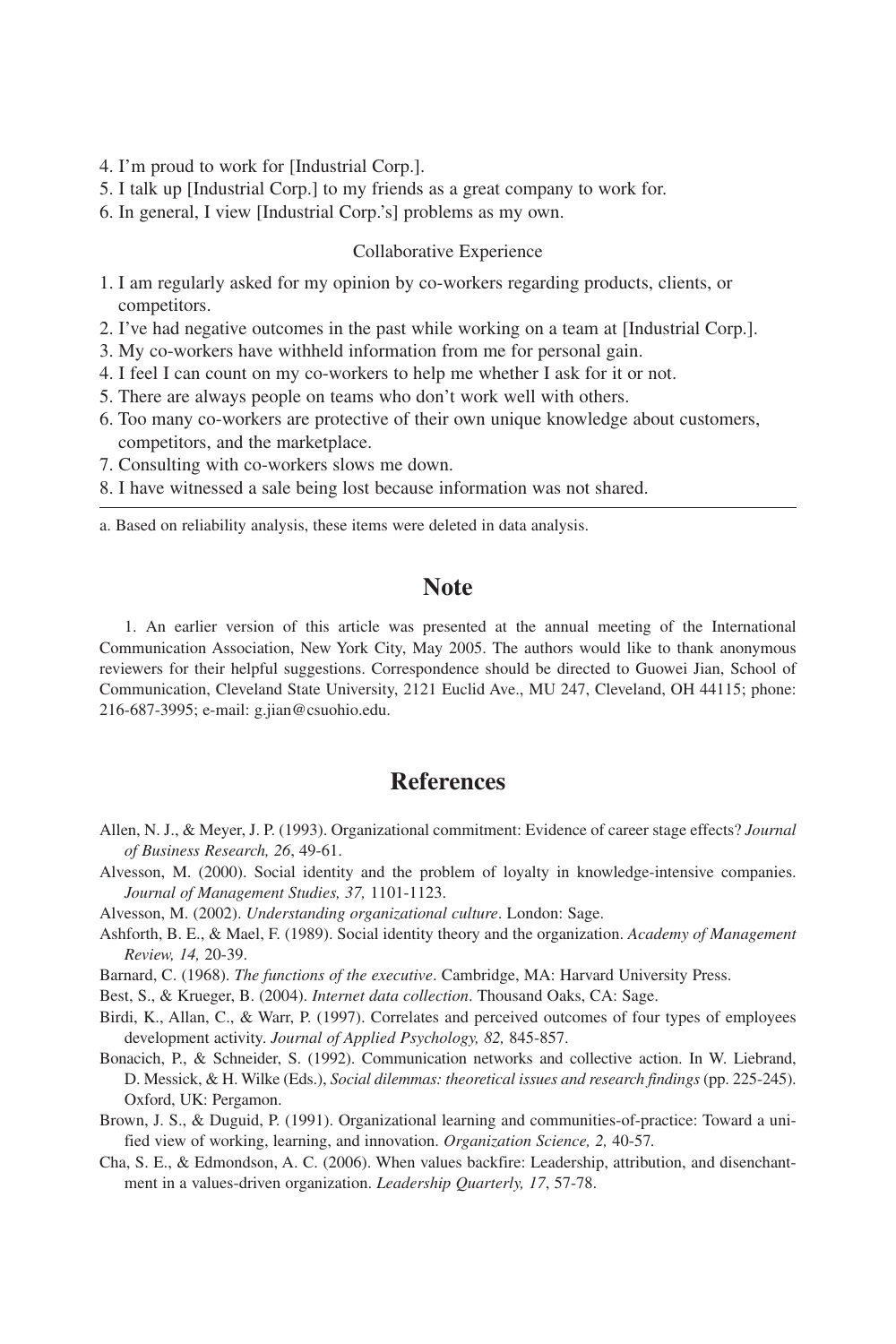- Cheney, G. (1983). On the various and changing meaning of organizational membership: Field study of organizational identification. *Communication Monographs, 50*, 342-362.
- Connolly, T., & Thorn, B. K. (1990). Discretionary databases: Theory, data, and implications. In J. Fulk & C. W. Steinfield (Eds.), *Organizations and communication technology* (pp. 219-233). Newbury Park, CA: Sage.
- Connolly, T., Thorn, B. K., & Heminger, A. (1992). Discretionary databases as social dilemmas. In W. Liebrand, D. Messick, & H. Wilke (Eds.), *Social dilemmas: theoretical issues and research findings* (pp. 199-208). Oxford, UK: Pergamon.
- Constant, D., Kiesler, S., & Sproull, L. (1994). What's mine is ours, or is it? A study of attitudes about information sharing. *Information Systems Research, 5*, 400-421.
- Contractor, N. S., & Monge, P. R. (2002). Managing knowledge networks. *Management Communication Quarterly, 16*, 249-258.
- Cyert, R., & March, J. (1992). *A behavioral theory of the firm* (2nd ed.). Cambridge, MA: Blackwell.
- Dawes, R. M. (1980). Social dilemmas. *Annual Review of Psychology, 31*, 169-193.
- Deetz, S. (1998). Discursive formations, strategized subordination, and self-surveillance: An empirical case. In A. McKinlay & K. Starkey (Eds.), *Foucault, management and organization theory* (pp. 151- 172). Thousand Oaks, CA: Sage.
- Donnellon, A., & Scully, M. (1994). Teams, performance, and rewards: Will the post-bureaucratic organization be a post-meritocratic organization? In C. Heckscher & A. Donnellon (Eds.), *The postbureaucratic organization: New perspectives on organizational change* (pp. 63-90). Thousand Oaks, CA: Sage.
- Engeström, Y. (1999). Activity theory and individual and social transformation. In Y. Engeström, R. Miettinen, & R.-L. Punamäki (Eds.), *Perspectives on activity theory* (pp. 19-38). Cambridge, UK: University of Cambridge Press.
- Fairhurst, G. (2001). Dualisms in leadership research. In F. M. Jablin & L. L. Putnam (Eds.), *The new handbook of organizational communication: Advances in theory, research, and methods* (pp. 379- 439). Thousand Oaks, CA: Sage.
- Fulk, J., Flanagin, A., Kalman, M. E., Monge, P. R., & Ryan, T. (1996). Connective and communal public goods in interactive communication systems. *Communication Theory, 6,* 60-87.
- Hair, J. F., Jr., Anderson, R. E., Tatham, R. L., & Black, W. C. (1998). *Multivariate data analysis* (5th ed.). Upper Saddle River, NJ: Prentice Hall.
- Hara, N., Solomon, P., Kim, S., & Sonnenwald, D. H. (2003). An emerging view of scientific collaboration: Scientists' perspectives on collaboration and factors that impact collaboration. *Journal of the American Society for Information Science and Technology, 54*(10), 952-965.
- Hardin, R. (1971). Collective action as an agreeable N-Prisoners' dilemma. *Behavioral Science, 16*, 472-481.
- Hardin, R. (1982). *Collective action*. Baltimore: Johns Hopkins University Press.
- Heaton, L., & Taylor, J. R. (2002). Knowledge management and professional work: A communication perspective on the knowledge-based organization. *Management Communication Quarterly, 16*, 210-236.
- Hill, T., Smith, N. D., & Mann, M. F. (1987). Role of efficacy expectations in predicting the decision to use advanced technologies: A case of computers. *Journal of Applied Psychology, 72*, 307-313.
- Husserl, E. (1962). *Ideas: General introduction to pure phenomenology* (W. R. Gibson, Trans.). New York: Collier.
- Hutchins, E., & Klausen, T. (1998). Distributed cognition in the airline cockpit. In Y. Engeström & D. Middleton (Eds.), *Cognition and communication at work* (pp. 15-34). Cambridge, UK: Cambridge University Press.
- Iverson, J. O., & McPhee, R. D. (2002). Knowledge management in communities of practice: Being true to the communicative character of knowledge. *Management Communication Quarterly, 16*, 259-266.
- Jablin, F. M. (2001). Organizational entry, assimilation, and disengagement/exit. In F. M. Jablin & L. L. Putnam (Eds.), *The new handbook of organizational communication: Advances in theory, research, and methods* (pp. 732-818). Thousand Oaks, CA: Sage.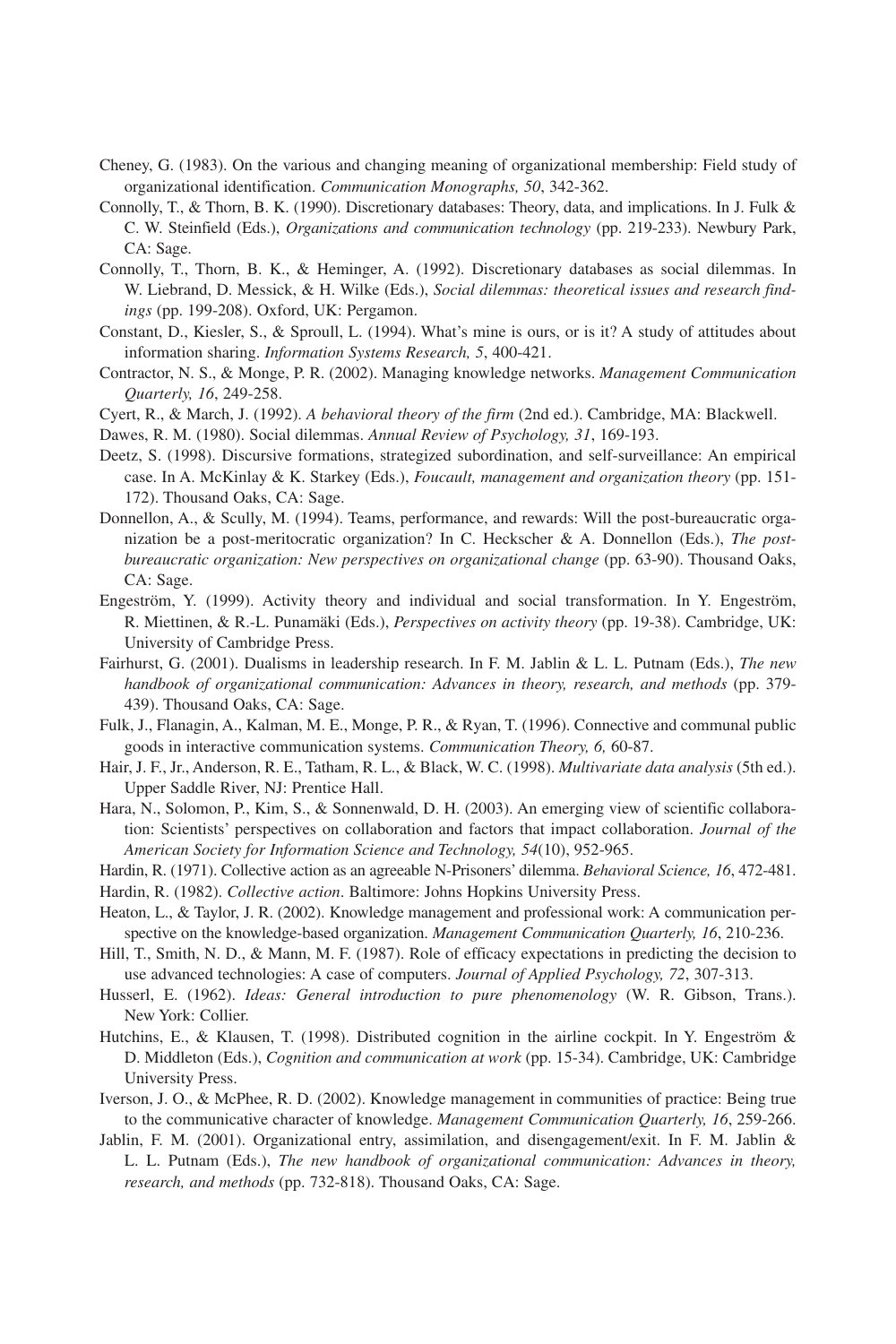- Jackson, C. M., Chow, S., & Leitch, R. A. (1997). Toward an understanding of the behavioral intention to use an information system. *Decision Sciences, 28,* 357-387.
- Jackson, M. H., Poole, M. S., & Kuhn, T. (2002). The social construction of technology in the studies of the workplace. In L. Lievrouw & S. Livingstone (Eds.), *Handbook of new media* (pp. 236-253). London: Sage.
- Kalman, M., Monge, P., Fulk, J., & Heino, R. (2002). Motivations to resolve communication dilemmas in database-mediated collaboration. *Communication Research, 29,* 125-154.
- Kankanhalli, A., Tan, B. C., & Wei, K. (2005). Contributing knowledge to electronic knowledge repositories: An empirical investigation. *MIS Quarterly, 29*, 113-143.
- Kotter, J., & Heskett, J. (1992). *Corporate culture and performance*. New York: Free Press.
- Kramer, M. W., Callister, R. R., & Turban, D. B. (1995). Information-receiving and information-giving during job transitions. *Western Journal of Communication, 59*, 151-170.
- Kraut, R. E., Rice, R. E., Cool, C., & Fish, R. S. (1998). Varieties of social influence: The role of utility and norms in the success of a new communication medium. *Organization Science, 9*, 437-454.
- LaFasto, F., & Larson, C. (2001). *When teams work best: 6000 team members and leaders tell what it takes to succeed*. Thousand Oaks, CA: Sage.
- Lesser, E. L., & Storck, J. (2001). Communities of practice and organizational performance. *IBM Systems Journal, 40*, 831-841.
- Locke, E. A., & Schweiger, D. M. (1979). Participation in decision-making: One more look. In B. M. Staw (Ed.), *Research in organizational behavior* (Vol. 1, pp. 265-339). Greenwich, CT: JAI.
- March, J., & Simon, H. (1964). *Organizations* (5th ed.). New York: John Wiley.

Martin, J. (1992). *Cultures in organizations: Three perspectives.* Oxford, UK: Oxford University Press.

- Martin, J. (2002). *Organizational culture: Mapping the terrain*. Thousand Oaks, CA: Sage.
- Marwell, G., & Oliver, P. (1993). *The critical mass in collective action: A micro-social theory.* New York: Cambridge University Press.
- McLagan, P., & Nel, C. (1995). *The age of participation: New governance for the workplace and the world.* San Francisco: Berrett-Koehler.
- Messick, D. M., & Brewer, M. B. (1983). Solving social dilemmas: A review. In L. Wheeler & P. Shaver (Eds.), *Review of personality and social psychology* (Vol. 4, pp. 11-44). Beverly Hills, CA: Sage.
- Miller, K. I., & Monge, P. R. (1986). Participation, satisfaction, and productivity: A meta-analytic review. *Academy of Management Journal*, *29*, 727-753.
- Miller, V. D., Allen, M., Casey, M. K., & Johnson, J. R. (2000). Reconsidering the organizational identification questionnaire. *Management Communication Quarterly, 13,* 626-658.
- Monge, P. R., & Contractor, N. S. (2003). *Theories of communication networks.* New York: Oxford University Press.
- Monge, P. R., & Miller, K. I. (1988). Participative processes in organizations. In G. M. Goldhaber & G. A. Barnett (Eds.), *Handbook of organizational communication* (pp. 213-229). Norwood, NJ: Ablex.
- Olson, M. (1965). *The logic of collective action*. Cambridge, MA: Harvard University Press.
- O'Reilly, C., & Chatman, J. (1986). Organizational commitment and psychological attachment: The effects of compliance, identification, and internalization on prosocial behavior. *Journal of Applied Psychology, 71*, 492-499.
- Ouchi, W. (1981). *Theory Z: How American business can meet the Japanese challenge*. Reading, MA: Addison-Wesley.
- Robertson, P. J., & Tang, S. Y. (1995). The role of commitment in collective action: Comparing the organizational behavior and rational choice perspectives. *Public Administration Review, 55*, 67-80.
- Rogers, Y., & Ellis, J. (1994). Distributed cognition: An alternative framework for analyzing and explaining collaborative working. *Journal of Information Technology, 9*, 119-128.
- Schein, E. H. (1985). *Organizational culture and leadership*. San Francisco: Jossey-Bass.
- Schrage, M. (1995). *No more teams: Mastering the dynamics of creative collaboration.* New York: Doubleday.